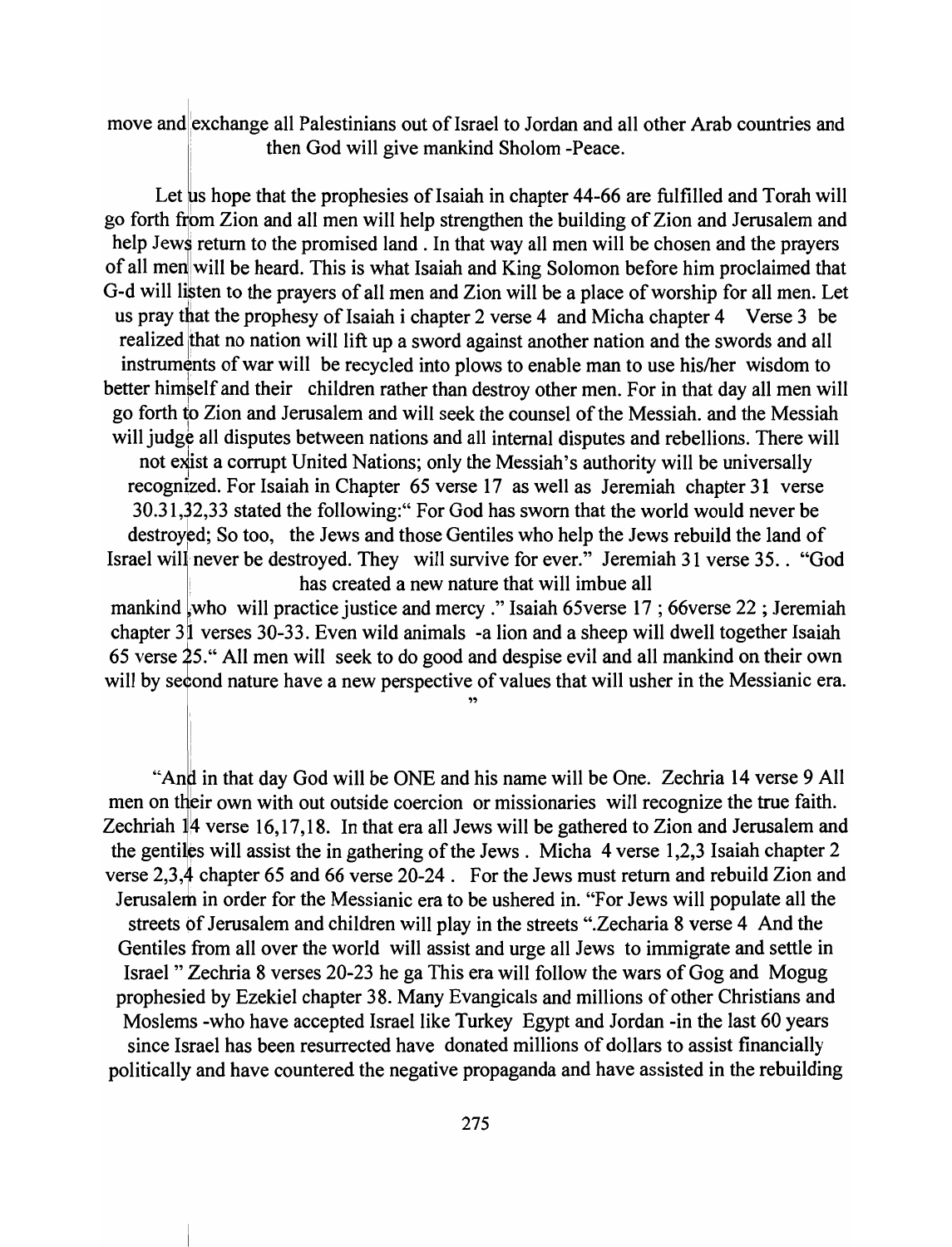of Israel and the ingathering of Jews from the four corners of the globe. They are the Chsidei Umos hoolem the pious of the nations who will merit heaven and eternal life. They will be resurrected and will never die.

It is my opinion that these wars have occurred -the First and Second world wars the murder of the six million Jews in the holocaust; the creation of the State of Israel and the four wars against the Arabs that resulted in a greater Israel and the conquest of the entire land of historical Israel. I believe that it is forbidden to surrender any part of historical Israel because it will delay the coming of the Messianic era. This concern is in addition that it is suicide for Israel to establish a Palestinian State that will always plot to destroy Israel, All Pale is a tinians Arabs must be sent to Jordan that occupies 80% of the original Palestine that Great Britain was given a mandate by the League of Nations to establish a Jewish homeland. Instead in 1920 Great Britain carved our 80% of the territory and established an Arab country -Jordan., Let all the Palestinians in Gaza Yehuda and Shomron go there. We will then have an exchange of populations as India and Pakistan accomplished in 1947 when the Indian sub continent was divided between India and Pakistan. All Germans living in Poland Czechoslovakia and Russia moved to Germany following the Second World War because they were a hostile element and gave the Germans a pretext to invade these countries. So too, all Palestinians must be exchanged and moved out of every part of Israel. Only then will God be one and his Name will be One. For one of God's Names is Sholom Peace. Man must behave politically in a manner that will encourage peace -to move and exchange all Palestinians out of Israel to Jordan and all other Arab countries and

then God will give mankind Sholom -Peace.

1. INTRODUCTION -The survival of all Americans regardless of religion sex race or national origin as well as Jews and Israel must be our number 1 priority We are ALWAYS American Jews. There is no contradiction. Just like there are Irish Americans,

Italian !Americans Catholic Americans and Protestant Americans. America is a multi , ethnic country. We always obey the law.

We like all other Americans have a constitutional right to express our belief what is best for the USA

NO BULLY AND ANTI SEMITE WHO CRITICIZES Jews for looking out for Israel and influencing public opinion of non Jews to support Israel is going to silence us. The ones who are the most vocal are the ones who receive enormous sums of Money from Saudi Arabia.

They write books comparing Israel's fight against terror to apartheid from South Africa. What these individuals do not mention is that Arab money bought their silence that they do not criticize the Palestinians and Hamas and Hezbulah and the outrages in Saudi Arabia.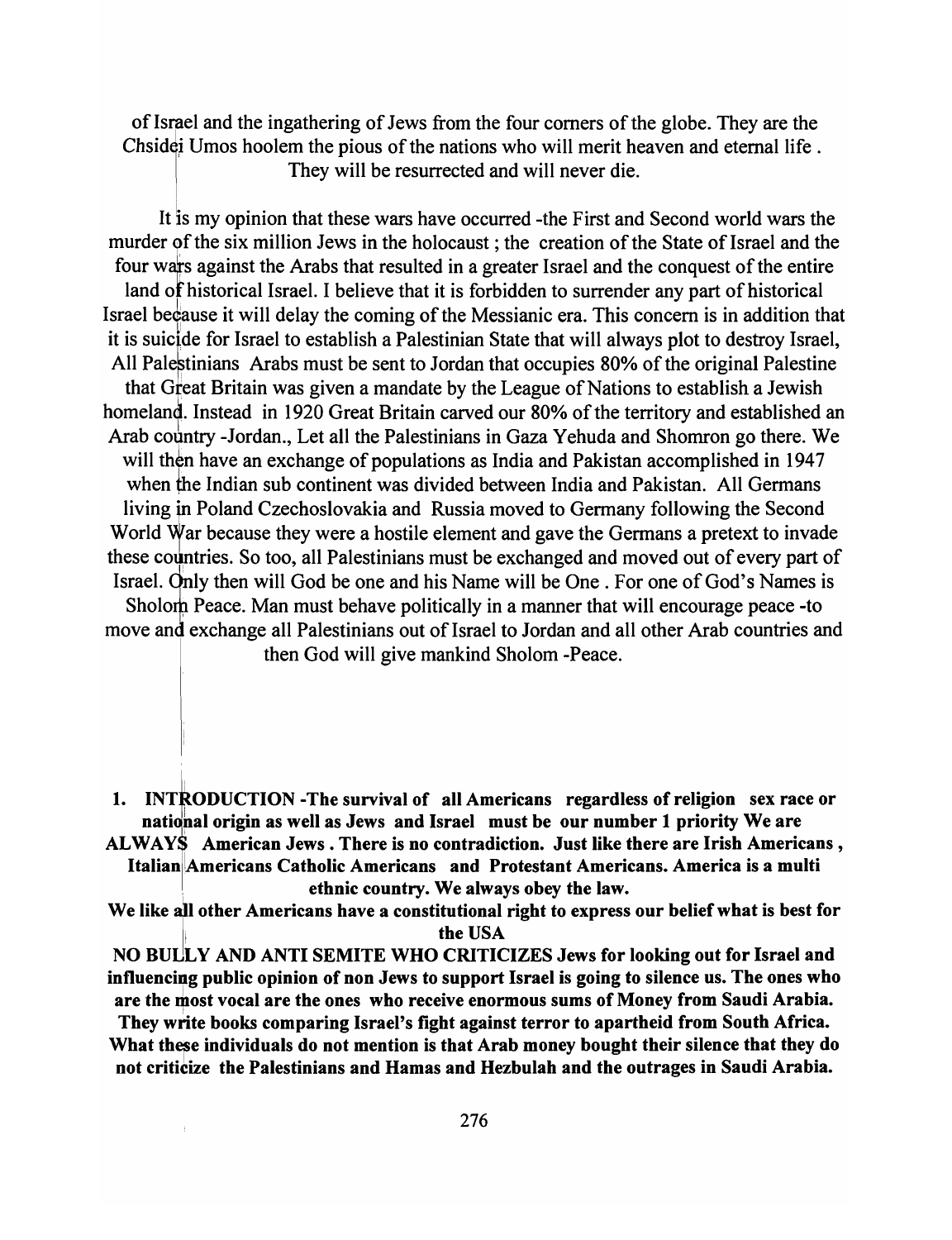## The ARABS CAN DO NO WRONG AND THE JEWS IN ISRAEL CAN DO NO GOOD. WHEN THESE INDIVIDUALS COVER THEIR EYES WITH THE GREEN MONEY FROM THE ARABS THEY BECOME ARABISTS . THEY SPREAD THE ARAB PROPAGANDA AND HATE WITH OUT CARING FOR THE ACCURACY OF THEIR \: FACTS.

HJLER VOWED TO EXTERMINATE THE JEWS. THESE INDIVIDUALS VOW TO EXTERMINATE THE STATE OF ISRAEL. The Jews are held up to the highest standard ;but not the Arabs. THESE INDIVIDUALS EXPLOIT THEIR REPUTATION AND STANDING THAT THEY HAVE IN ORDER TO EXTERMINATE ISRAEL AND THE JEWS.

IT IS FOR SUCH ANTI SEMITES IN THE USA and Europe that our first priority is to have all Jews unite and to lessen our criticism of irreligious Jews and their expression of Judaism. WE all must focus on the anti Semites in the USA, Europe and in the Middle East -Iran Syria Hamas Hezbulah and the Palestinians. OTHERWISE NONE OF US WILL BE AROUND TO PRACICE Hollacha-JUDAISM. BEFORE WE SAVE THE JEWISH SOUL WE MUST SAVE THE JEWISH BODY.

In todays environment of antisemitism the question of saving the lives of Jews is very real especially in Israel and all over the world. Jews must behave responsibly not to provide ammunition to anti Semites as proof for all their lies and venom against Jews. Jews must love all humans even those who definitely do not deserve to be loved. Only when Jews will exhibit his attitude of Ahvat Chinom -love of fellow humans even when they definitely do not deserve to be loved will G-D ensure that Israel remains a Jewish State. The miracle of the last 60 years in Israel is that Jews from the entire spectrum of opposing philosophies and interests subordinated their individual agendas for the common good of the survival of Jews and the State of Israel. This is also the miracle of Israel's rebirth. This will be the miracle of Israel's survival with G-D's help. Rav Piekarsky Hallachic advisor to the late Lubavitcher Rebbi who gave me his approbation on my Responsa on the Four Parts of the Shulchan Aruch one Yom Kippur at Kol Nidre was in tears as he beseeched G-d to grant a year of life and happiness to all humans. He cried talking to G-d and said there does not exist a bad human. If one only search they will find something good and beautiful with every human. This is the attitude we must adopt if we want to survive individually and as a people. Intellectual honesty and modesty is one of the prime requirements for everyone and of

course for rabbis. The comprehensive knowledge of the four Shulchan Aruchs is critical. One must possess the fifth Shulchan Aruch called common sense. One must balance one's comments and observations. One must be cognizant what effect his comments and conduct will have with the religious, non religious and non Jewish world of friend and foe. No one can be a halachic authority unless one possesses these qualities and balance. One must remember that death and life are in the hands of the tongue. When in doubt one must shut

their mouth and put down one's pen.

Rav fiekarski said that the wise man thinks a dozen time before he talks; another dozen

 $\mathbf{I}$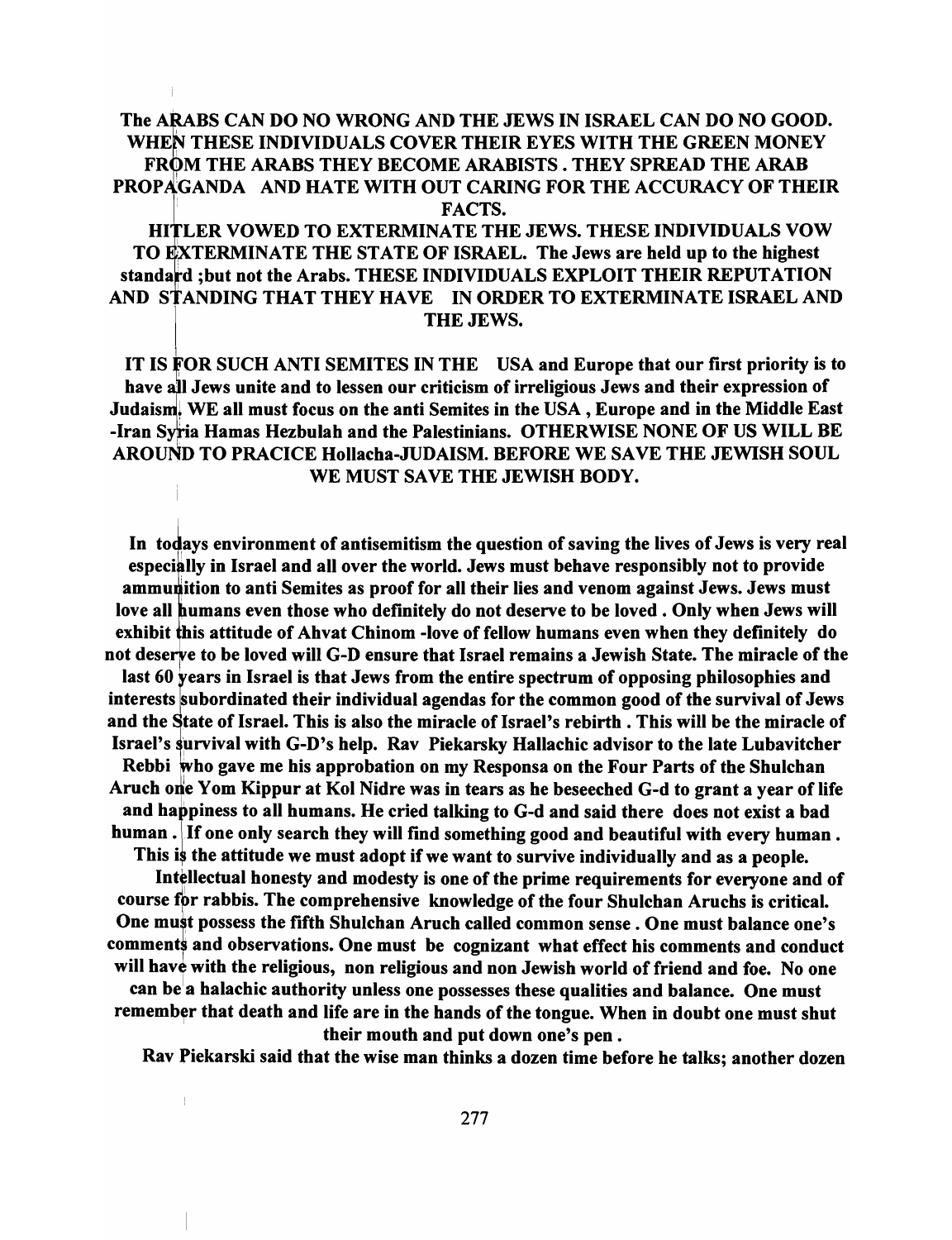times before he writes; another dozen times before he publishes. I add- an other dozen times before he permits his articles on the internet. The internet contains an audience of friend and foe-the greatest anti Semites have access to the internet. One can place into jeopardy )1 Jewish lives and the writer's own life.

In  $\text{my chapter } # 12$  I discuss that in 1990 I devised a prenuptial agreement that won the approbation of Horav Piekaski. However Horav Piekaski told me not to use it in practice. It is halachically accurate but should not be used as a public and standard practice. I discuss all the problems associated with conditional marriages in my Chapter #12 and #54 # 55 # 56 and # 59. I conclude that prenuptial agreements should not be used as a standard practice. They can be used only in emergency situations when the Rabbi for sees problems with the marriage. In view of the fact that over 400 Torah sages opposed prenuptial agreements proposed by the Rabbis in Paris, France at the turn of the twentieth century and many Torah authorities opposed the prenuptial agreement of the Rabbis of Constantinople, Turkey, we should not use them as standard practice. The problems that would be created would wreck havoc to the integrity of the family and the faithfulness of the spouses to each other  $\cdot$ . It would make a joke of the whole concept of Halachic marriage. The tractates of the Talmud of K edushin Gitten Yevomos and Soto would have to be archived. The Shulchan Aruch Even Hoezer would become history. The Ramo Even Hoezer 28: 21 RULES THAT EVEN IF A PRENUPTIAL AGREEMENT WAS MADE ONE MUST, NEVERTHELESS, BE STRICT IN PRACTICE AND DEM AND A GET-JEWISH DIVORCE. Ramo cites Mahrik # 84. See Aruch Hashulchon Even Hoezer 28: 96. See Bais Yoseph writing on Tur Even Hoezer 28 toward the end that cites Responsa Rashbash son of Tashbatz that no such agreements ever were made in practice even if the majority of Rabbinical Courts in the community approved.

We must do everything in our power to strengthen the economy of the State of Israel. If we do not elect to live in Israel the least we can do is the following: We must invest in Israel, purchase the products of Israel through the internet and in stores that sell Israeli products. We must visit Israel. Not a week must pass by that hundreds and thousands of Jews and non Jews visit Israel. We must combat the lies and propaganda of all our enemies in the press and ensure that public opinion is in favor of Israel.

Let us open up in Israel - branch offices, factories, shopping centers, invest in real estate - residential real estate - private homes second homes in addition to one's home in another country, apartment houses condominiums, commercial real estate Let us direct our charity giving to the Israeli yeshivas -the lifeblood of our existence. Let us invest in the research of Israel's universities to eradicate cancer aids diabetes and all the diseases from the face of the earth. Thus if Jews -even though they elect not to live in Israel but invest in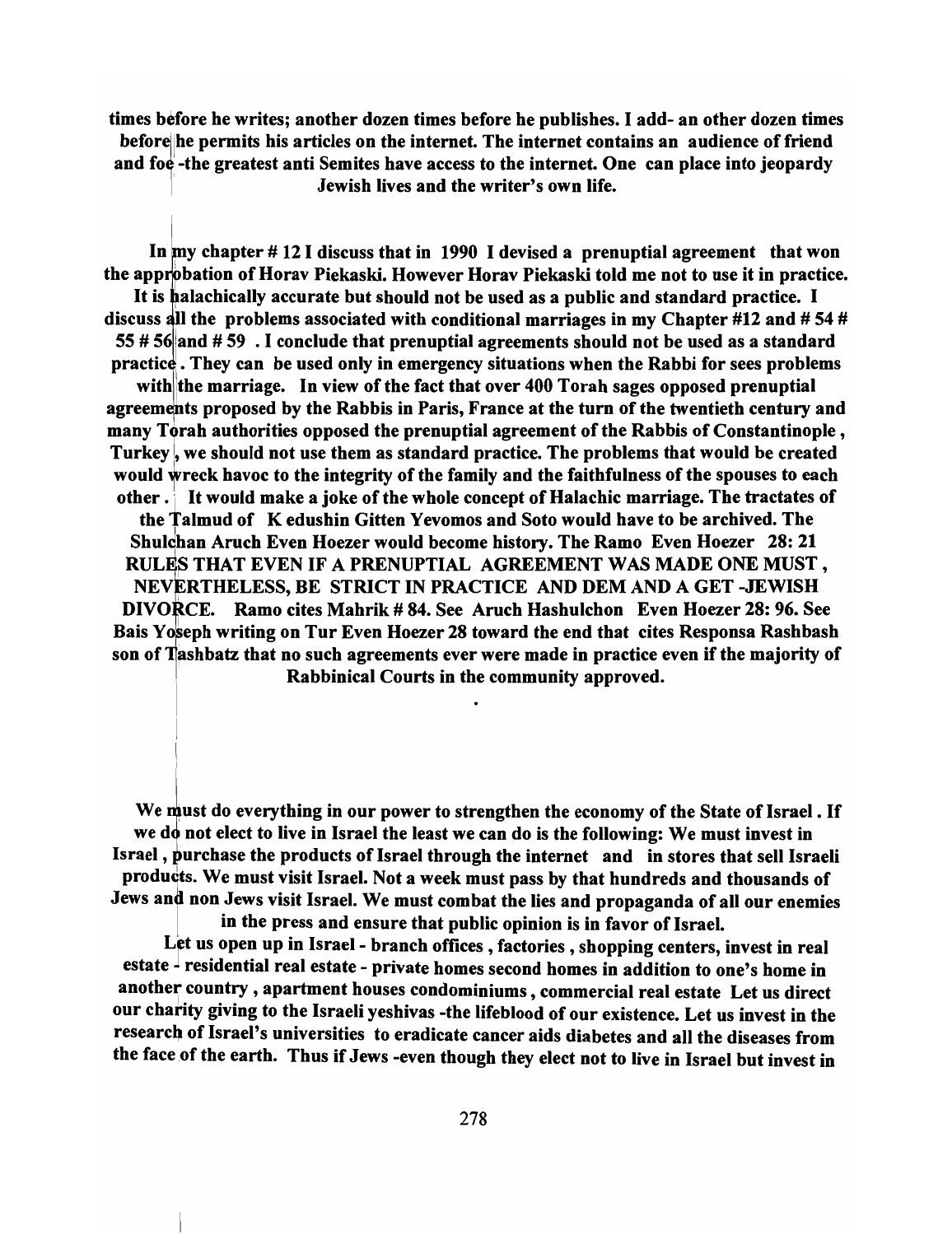Is raeli companies or real estate and strengthen the economy of Israel they are in compliance with the greatest Mitzvoh of the Torah Yishuv Eretz Yisroel -assisting in the settlement of the land of Israel by Jews. See Avnei Nezer Yoreh Dayoh 554: 62-1-5 Yeshivat Eretz Yisroel. See also Ramban on Sefer Hamitzvot of Rambam beginning of positive commandments. Rambam will agree that any Jew living or assisting another Jew to live in Eeretz Yisroel has observed the biggest Mitzvoh in the world.

n addition to complying with the Mitzvoh they are assisting in the creation and safeguarding of a safe haven for all Jews. No longer will Jews be at the mercy of non Jews for our very survival. The lessons of 2000 years of exile and the holocaust when millions of Jews were killed is sufficient to convince every Jew that Jews must have control of their destiny. Finally Jews have the opportunity to defend themselves against those individuals<br>id nations that want our destruction. Those who kill us with suicide bombers and roadside<br>shootings and bombings will be killed. Tho and nations that want our destruction. Those who kill us with suicide bombers and roadside shoot<br>ntion<br>:bd ca conventional or unconventional weapons and armies will be destroyed by our own hands as happened in the war of independence in 1947-1948, the wars in 1956, in 1967 and 1973 and the campaign against the terrorists in Lebanon and in Israel for the last 60 years. Let us not be fooled by the lies and deceptions and moralizing of the countries of the world that want our destruction. We do not need the favors of a mandate power or a united nation or any other country to protect us. We will fight our own battles. Let us arise and kill those who want to kill us- HAKOM LEHORGEHO HASH KIN VEHORGO Let us not hesitate to wisely luse any advantage and weapons we possess for our survival. Let us borrow a page from the British and Americans how they behave toward suspected bombers. They do not inspect their bags and take a chance that the bomber will trigger his or her explosives during the search. If they fail to follow instructions the suspect is shot at a distance from the person who is searching them. Let us use some non lethal weapons that will immobilize the suspect with out killing them. In case we are wrong we will not have killed a human being. It is is mandatory for the best brains to contribute for the defense of Israel's survival. Let each person contribute the best of themselves for Jewish and Israel's survival Would Israel have existed as a Jewish country during the 1930s and 1940s millions of Jews would have been saved. Finally Jews realize that no matter what they do, no matter what they change in their behavior or religious beliefs they will remain as the despised Jews and subject to the mercy of those countries offering them residence. True we are thankful to the democracies for their equitable treatment of their Jewish citizens, but Israel is our insurance policy that if anything changes we our children or grandchildren and their descendants will not end up at the mercy of individuals or nations that do not care if we live

or not-Iike what happened in Europe in the 1930s and 1940s. Israel is our guarantee that never again will another holocaust happen. That is why it is insane if we do not offer our talents for the strengthening of Israel. It is not only irresponsible but is a form of suicide for

,Jews not to keep their eye on the ball- Jewish survival and the survival of Israel. Everything that a Jew does must be gaged as to what effect will this action have on

Israel's well being. Every thing in the world must be subordinated for this over riding interest. Of course our loyalty to the country where we live must come first and this loyalty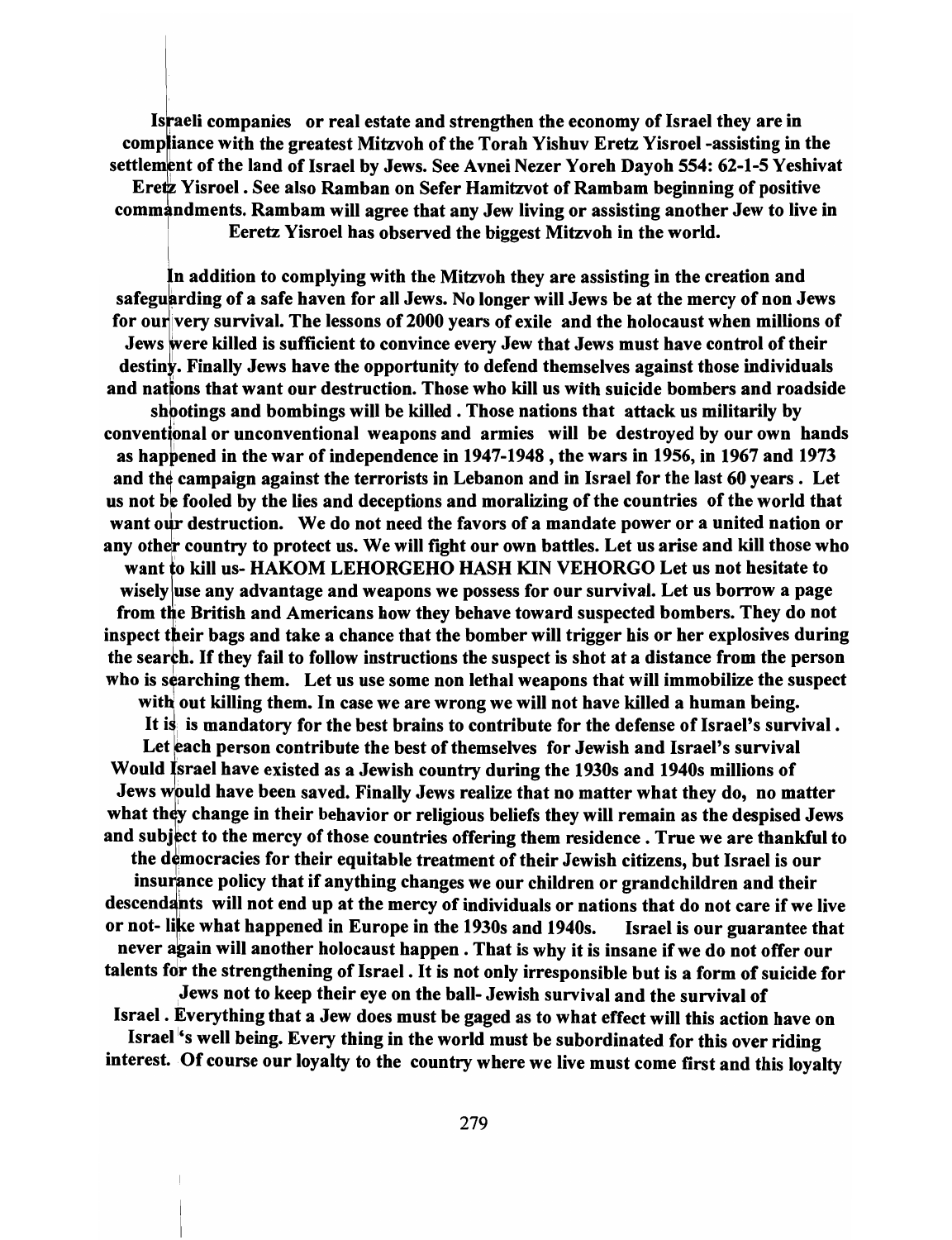#### must never be compromised -even for Israel.

Helping the Jews living in the State of Israel will strengthen the Jewish presence and claim to the land of Israel. This is the real reason of all the anti Semites who advocate a boycott of all the goods produced in Israel. They want to destroy the Jewish claim to any part of Israel. Without Jews having a country of their own it is easier to kill Jews and eventually kill all the Jews. This was the real goal of all ant Semites since the time that G-D gave the Torah at Mt. Sinai thirty four hundred years ago. The translation of Sinai means hatred. Since Jews received the Torah anti -Semites hate the Torah and all its moral and ethical teachings. They project their hatred of G-d and his teachings to the people of the Book -the Jews. By killing the Jews they will have eradicated any vestige of Judeo-Christian ethics and morality that the Nazis called the Jewish disease of compassion for non Aryans. Jews were always blamed for all existing evils. They were the perfect scapegoat.

!Anti Semites have a secondary boycott of the companies who sell goods to Israel. Other anti Semites have a boycott of those companies who sell war products to Israel or who sell parts or engines that can service tanks or bull dozers to enable Israel to dismantle illegal Arab housing or are used to destroy the homes of terrorists. The fact that Hamas won the Palestinian election and vows to destroy Israel and Iran wants to produce atomic weapons to destroy all the Jews and Israel was another reason that spurred on these anti Semites to make their move now. The Arab suffering is exploited and used to hurt Jews and kill Jews. For the last sixty years they encouraged and aided openly or discreetly the killing of Jews to be done by Arabs and the Palestinians. The boycott of Israel and secondary boycott of the compa ies that do business with Israel is a message of encouragement and support to the murderers of Jews.

However, the Arabs remind these Jew haters that their hatred is for all non Muslims. They isend suicide bombers to fly planes into skyscrapers in the USA and send suicide bombers in Europe and to other Arab and Muslim countries that kill and wound thousaqds . They kill by bombs and suicide bombers tens of thousands in Iraq -Muslims and non Muslims and elsewhere in order to conquer the world for their brand of Islam. Now Iran wants to develop an atomic bomb to wipe Israel off the face of the earth. Thus they begin with Jews and then kill all others. This lesson must be learned by the world and preempt the killers by killing them first. A people -the Palestinians -who voted in a Hamas government sworn to wipe Israel off the face of the earth must be taken at their word once they reach the capacity to accomplish their goal. They must never be given the chance. Thank *Gld* that they have stated their true intention and belief regarding Jews. Let us act in accordance with such reality. Let us base all our strategy -bearing in mind the end game of

the Palestinians once they reach and realize power and the capacity to translate their intentions of killing all the Jews and wiping Israel off the map into reality. Meir Kahane who advocated until he was assassinated to remove the Palestinians was banned from running in

the Knesset and branded a racist. The benign Palestinian leadership who signed a peace agreement with Israel and agreed to a two State solution, nevertheless, did not ban Hamas who is dedicated to Israel's destruction from running in the parliamentary elections. Prior to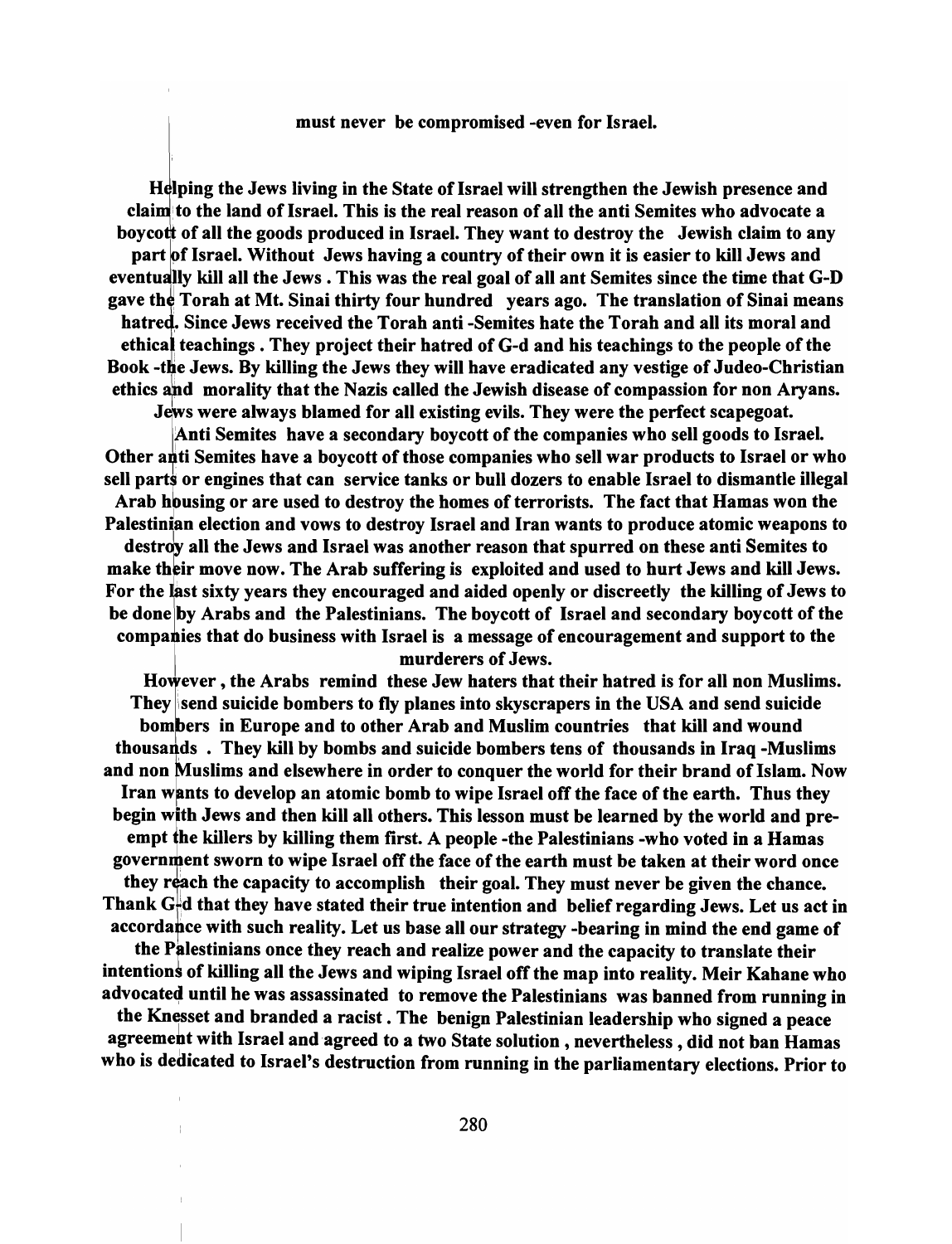the elections Arafat and then Abbas disclaimed responsibility for the killing of Jews that were conducted by the various terrorist groups. They claimed inability to control the terrorist gangs from murdering Jews. If it was true or not the net effect was that the Palestinians were able to dodge their responsibility of preventing gangs of Palestinians of murdering innocent civilians of an other country. A similar situation in 1916 of gangs of armed Mexicans killing US citizens in the border areas of the US and Mexico prompted the dispatch of US troops into Mexico. No country in the world will tolerate such wilful neglect of the responsibilities by an other country. The consistent refusal or unwillingness of the Palestinians to accept Israel and stop the propaganda taught to its school children from nursery to the grave of hatred of Jews and indoctrination of the goal to wipe Israel off the map is sufficient reason not to give one centimeter of the land of Israel to the Palestinians. Any state that they will establish will be used to hasten the destruction of all of Israel. Thank G-d that Hamas won the elections by popular vote. Now the true face of the Palestinian people was unmasked. Their true face is the avowed goal of Ramas to kill all Jews and destroy Israel. Now we must face reality and not be deceived by any dreams that at last we achieved peace with the Arabs. There is no peace . It will never be . They are not to be trusted. The reality is that one can not depend on the word of a Palestinian. The argument that the Arabs are racists is conveniently forgotten. The Palestinians will kill all the Jews. Any concessions made by Israel to a more benign Palestinian government will be taken advantage by the real face of the Palestinians to complete the eradication of all Jews in Israel. They will conveniently renege on all agreements previously made by a previous government. One must prepare for the contingency that even in Jordan and Egypt when the present leadership dies or is killed or is replaced by democratic means triggered by a demand by the USA that the people elect a democratic government that may be hostile toward Israel . They may revoke all previous agreements and form an alliance to crush Israel. Now they may be aided by thousands of Palestinians recruited by Hamas into an army of liberation of all of Palestine. They will mercilessly slaughter all the Jews. This is the lesson of the recent election of Hamas to power. I say it is a turn for the better. It is a wake up call to be realistic. Either we are prepared for a long siege and war or we will cease to exist. Let us not make any concessions by being more humane to the Palestinians and Arabs. We will then ipso facto assist the Palestinians and Arabs in the murder of our own children and grandchildren.

If Jews would be in the position of the Palestinians today the Palestinians would massacre all the Jews. Or else they will cut off their water supply and they will die from thirst. Or else cut off their electricity and oil and all the Jews will freeze to death and all of Israel will come to a standstill. In effect the Jews will be forced to flee Israel. Those who will escape terrorist attacks will be slaughtered by the "friendly" Arab troops from Jordan and Egypt. The others will die from thirst or starvation. The lucky few will flee Israel . In that way the Jews would abandon Israel. This certainly is the end game and plan of the Palestinians and their elected representatives -the Hamas. This is the end game of Iran. Saudia Arabia who hosted in 2006 a Pan Arab conference to enforce the boycott against Israel certainly would not raise a voice in protest. For the last sixty years they have bankrolled all plots and wars to destroy the Jewish State that they consider illegal. Neither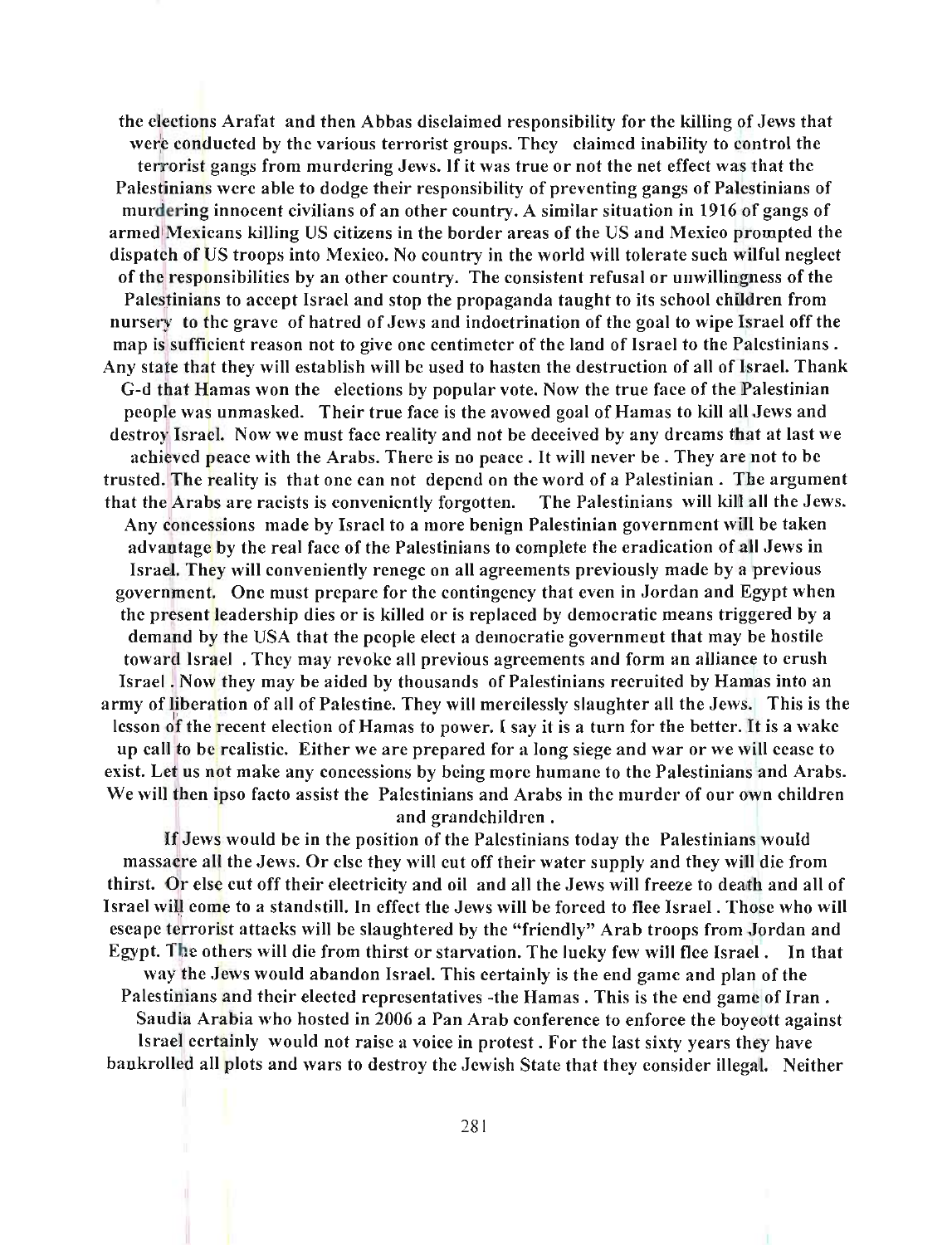would Egypt or Jordan object. As a matter of fact a new regime would revoke all previous agreements with Israel.

THERE EXISTS NO PROTESTS TODAY ON THE PART OF THE " FRIENDLY" ARAB COUNTRIES WHO HAVE PEACE TREATIES WITH ISRAEL TO THE DECLARATION OF TOTAL ANNIHILATION OF THE JEWS AND ISRAEL BY HAMAS AND BY IRAN. WHY WOULD ANY RATIONAL PERSON THINK THAT THESE COUNTRIES WOULD PROTEST AN ACTUAL GENOCIDE OF ALL THE JEWS IN ISRAEL

# DO WE NOT HAVE THE RIGHT TO PRE -EMPT AND PREVENT THE PAUESTINIANS FROM ACHIEVING THE CAPACITY TO KILL ALL THE JEWS?- WHY NOT REMOVE THE SNAKE WHILE IT IS SMALL BEFORE IT BECOMES A COBRA AND WILL EXTERMINATE ALL THE JEWS?

I do not have the expertise or am privy to the intelligence available to the leaders of Israel and therefore will not offer any suggestions how to meet this threat to Israel's very existence. However one thing is certain. Israel must complete a security wall in all areas that Jews are found in Israel We now have been freed -thanks to Hamas- to proclaim our claim to all the land of Israel. We no longer have to offer the Arabs any concessions and abandon any settlements. Any land we will abandon will be used by the Arabs to launch attacks against Jews either immediately or later when they become powerful enough and the political winds shift that there will be no one -including the USA - to help Israel. We should encourage new settlements all over Judea and Samaria. We should invite the Moranos -the hidden Jews in India, Pakistan, Afghanistan, the former Burma, Spain Portugal, Mexico, Central and South America, Africa, Japan, China and all other places in the world to immigrate to Israel. We should encourage Jews from all over the world to immigrate to Israel. Jews must be in control of their destiny in order to survive. Unless we retain control of all the strategic areas in Israel -especially the Jordan valley- we may not survive. All international laws that endanger Israel's existence are null and void. PEKUACH NEFESH DOCHE KOL

HATORAH KULO -THE SAVING OF EVEN ONE LIFE SUPERCEDES ALL LAWS.

Dresdan Berlin Hamburg Hiroshima Nagasaki Bosnia Iraq Lebanon Gaza The allies fire bombed all the major citities in Germany and later in Japan. They killed over a million or more civilians.

The Jewish religion incorporates universal laws of humanity for the past 3400 years since the giving of the Torah *at* Mt. Sinai. Talmud Sanehdrin 59 ;Ibid 105. Rambam Melochim 8:10,11 . Any non Jew who observes these humanitarian laws to respect all the rights of all humans equitably without distinction to religion, color sex or nationality of origin - and not to be cruel to animals and establish court of laws and police force that wiII ensure the enforcement of these laws is worthy of everlasting life in this world and in the next. See Responsa Ramo that all nations can create their humane laws providing they are equitably interpreted and apply to everyone; and not one segment of society are singled out in their application. No law can forbid self defense. The State of Israel incorporated these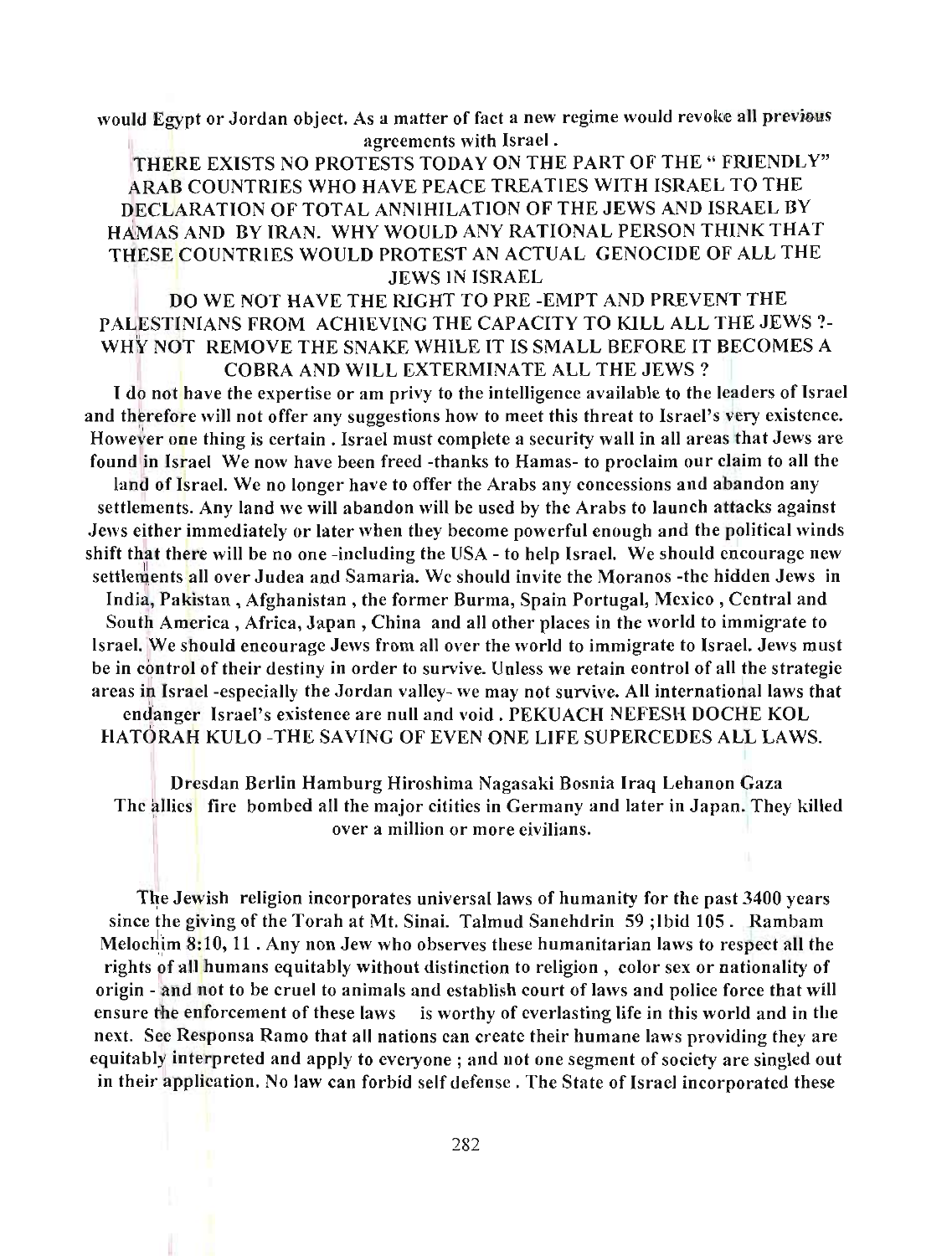humane laws into their body of laws. They do not discriminate and equitably apply their laws to everyone. Sec Responsa Hilchos Medinah by Rav Eliezer Waldenberg and Responsa of Rav Herzog. Chief Rabbi of Israel-Hchuko Leyisroel AI Pi Hatorh Vol Book 1 .

Dresdan Hiroshima Nagasaki Bosnia Iraq Lebanon Gaza

All humans must observe the Seven Nohadite principles enumerated above. If they refuse to observe them they must be forced. If the community refuses to enforce these laws the community is liable for punishment. Certainly if a community votes in a terrorist government that violates these principles and kills other human beings that they are liable to punishment. If terrorists use their own civilians as human shields the victims -that we will call the civilized world - - the targets of the terrorists have the right to defend themselves and carpet bomb all the houses used by the terrorists as hiding places. Unfortunately any civilians killed or wounded is not the responsibility of the victims of the terrorists, but the blame falls on the heads of the terrorists. The victims of the terrorists -the civilized world- should make every effort to minimize to the greatest extent possible civilian casualties. But they must not be deterred from bombing all the hiding places of the terrorits,and not be deterred because civilians arc present there. Before sending in troops they should destroy all the hiding places of the terrorists regardless if civilians get killed in the process. They should bomb by air all these places. If they hesitate because of fear that they will inflict civilian casualties the civliized world forces will have the blood of all those killed and wounded both civilians and soldiers on their heads . They must destroy and flatten all the homes that served as hiding places of the terrorists. They must mine the entire area and make it uninhabitable. When a country allows terrorists to operate from their midst they must pay a price forever. They must lose those areas forever. In that way innocent Israelis will not be killed wounded and terrorized by the murderers. In the Lebanon war of July August 2006 over one million Israelis- Muslim Christian as well as Jews were effected. Hizbullah all the time was targeting civilian Israelis and hiding behind Lebanese civilians. Israel did everything in its power to avoid any civilian casualties. The French and other Europeans and later the USA who forced Israel through the United Nations to agree to a cease fire have the blood of all the innocent humans on their heads. Instead of solving the problem and

exterminating Hizbullah they deferred the day of reckoning for an other day. In the meantime Hizbullah can rearm and become more dangerous. Iran and Syria can become more emboldened and reckless. Israel must seize the first opportunity to neutralize Hizbullah . They and all who support them must be neutralized. The international community must either finish them off or be finished off by them.

When TERRORIST DO NOT OBSERVE THE Geneva convention they are not entitled to any protective clauses of this convention or any other international convention of the humane treatment at the time of war. Targeted assassinations of terrorists are one trillion percent permitted. Terrorists and terrorist sponsoring states have lost their rights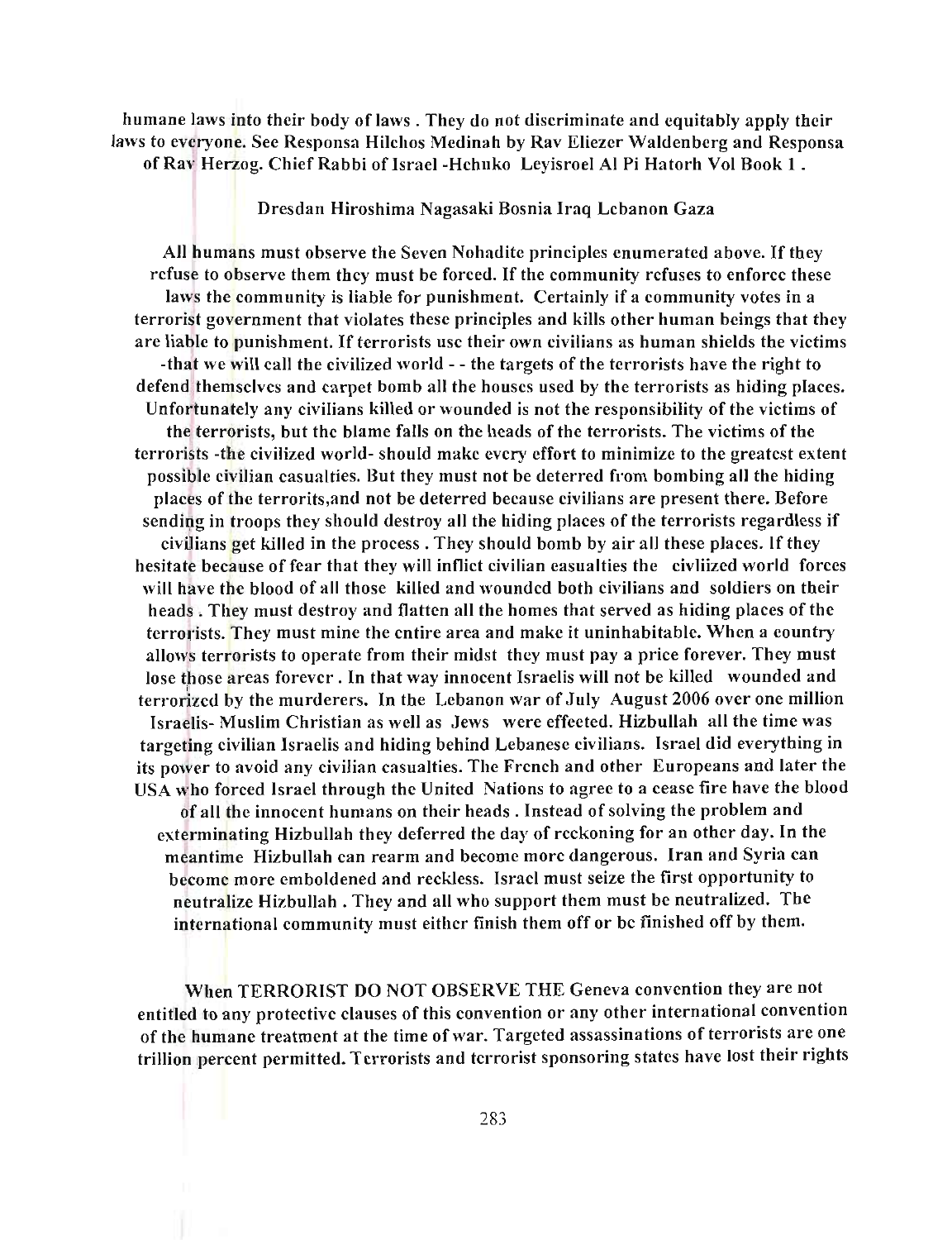#### to be treated as humans.

When the Japanese realized on August 06, 1945 that 100,000 Japanese were killed by the atomic bomb dropped on Hiroshima and three days later another 100,000 died in Nagasaki, they surrendered. When the Germans realized in 1944 that their cities and all their civilians were being firebombed they surrendered. The same was true in Bosnia when  $10,000$  civilians were killed by Nato carpet bombings. The same was true in Iraq at the first War in 1990 and the second war in 2002 and in Afghanistan in 2001. Israel can use the above precedents regarding Hizbullah and Hamas and the other terrorist groups. Any one screaming that Israel is using disproportionate force and is committing war crimes should address all their complaints to Iran Syria and their proxies the Hizbullah and Hamas and the other terrorist organizations who are committing the real crimes agains: humanity. Hizbullah executing the orders of Iran and Syria was responsible for killing hundreds and wounding thousands -both Israeli and Lebanon civilians and caused over one million people to be evacuated from the North of Israel and 750,000 civil ans from Lebanon to be evacuated . When individuals or countries have zero regard for human life -all Hizbullah missiles targeted civilians that did not discriminate if they were Muslim Christian or Jews, the civilized world has a right to protect itself. If in the process of protecting itself enemy soldiers and civilians are annihilated, so be it. This is the lesson of Hiroshima and Nagasaki. The Torah teaches that when a country like Iran and Syria and their proxies- Hizbullah and Hamas threaten to annihilate another country like Israel, Israel has the moral right and duty to preempt and destroy those individuals that threaten its existence before they have a chance to make a first

strike.

We need not be deterred from the moralizing from the Europeans and the U.N., WHO HAVE CONCOCTED "MORAL" RESTRAINTS -- TO PREVENT ISRAEL FROM DEFENDING ITSELF FROM TERRORISTS AND COUNTRIES LIKE IRAN AND SYRIA AND THEIR PROXIES. THIS CODE OF LAW IS NOT OBSERVED ! BY THE USA OR NATO IN BOSNIA IRAQ OR AFGHANISTAN. WHEN IRAN SYRIA AND THEIR PROXIES ATTACK CIVILIANS AND DO NOT OBSERVE INTERNATIONAL NORMS OF WAR, THE ONLY WAY TO RESTRAIN THEM IS TO RECIPROCATE IN KIND. In the 1950s the allies aimed all their atomic missiles on communists civilian centers. In that way they discouraged the communists from attacking the greatly outnumbered allied forces of the west.

We do not need to explain our behavior. WE DO NOT NEED THE PERMISSION FROM ANY COUNTRY IN THE WORLD TO SURVIVE. NO COUNTRY IN THE W0RLD CARED WHEN SIX MILLION JEWS WERE BUTCHERED BY THE NAZIS.

THE " MORAL" RESTRAINTS UNDER THE CIRCUMSTANCES -WHEN OUR I ENEMIES ATTACK CIVILIANS AND WE ARE ASKED NOT TO RECIPROCATE IN KIND -ENACTED BY THE EUROPEANS AND THE UN IS MERELY ANOTHER PLOY AND DISGUISE ON THEIR PART TO GUARANTEE THAT MORE JEWS GET KILLED AND THE STATE OF ISRAEL DESTROYED.. The allies in World War

 $\mathbf{I}$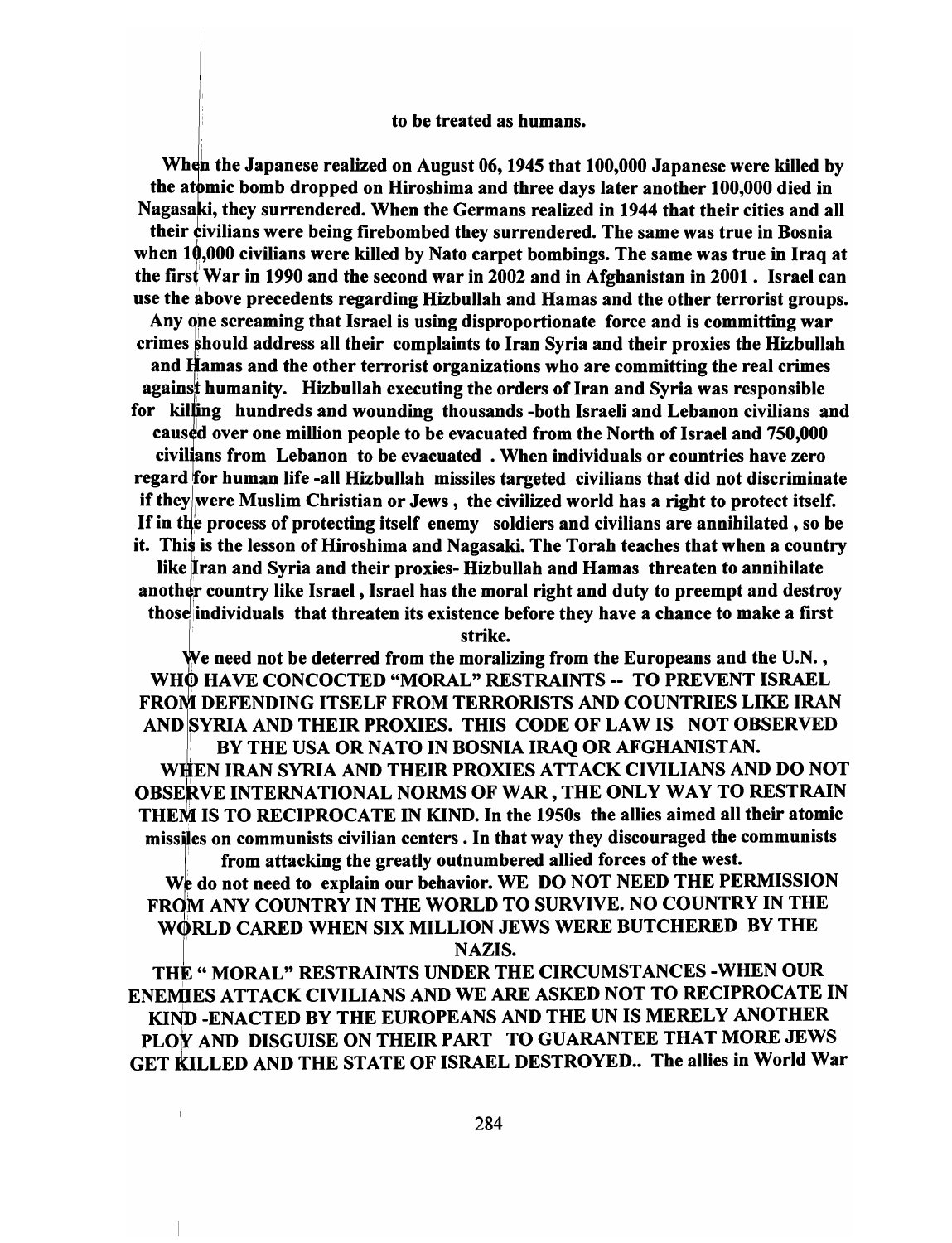Two fire bombed all the cities in Japan killing over a million civilians even before dropping the atom bomb on Hiroshima and Nagasaki. When they were asked if such action is moral to attack civilians, the reply was is it moral to have THOUSANDS of American soldiers killed? By bombing the civilians the Allies forced the Japanese to , in turn, force their leaders to surrender. Or else the leaders realized that all of Japan would be destroyed if they did not surrender. The same strategy was followed regarding Germany who surrendered one year earlier. We can ask is it moral to have THOUSANDS AND MILLIONS OF Americans KILLED by Iran today IF THEY DEVELOP AN ATOMIC BOMB?

'ET PRESIDENT GEORGE W. BUSH, THE GREATEST PRESIDENT THAT EVER LIVED, PREEMPT AND BOMB IRAN. LET HIM DESTROY 10% OF IRAN AND THEN THEY WILL CHANGE THEIR GOVERNMENT. IF THAT DOES NOT WORK LET THE USA DESTROY 20 % . We should go up in increments of 10% until they change their government. In that way we do not need to commit ground troops. THE USA SHOULD DESTROY THEIR OIL FIELDS AND DESTROY THEIR POWER :THAT DERIVES FROM THE MONEY THEY EARN BY SELLING OIL. PRESIDENT Bush threatened to bomb Pakistan back to the stone age if they would not co-operate against the terrorists after 09-11-01. Pakistan saw the light and cooperates. This is so, even though Pakistan has the atom bomb.

How much more should the USA ASSERT ITSELF AGAINST THE Mullahs in Iran who enslave the Iranian people want to wipe Israel off the map arm Hizbullah and Hamas interfere in Iraq and are the cancer existing that threatens all countries of the world. The Mullah regime has no right to exist. President Bush should bomb Iran to the stone age if the people do not get rid of this cancer -the Mullahs.

LET BUSH FOLLOW WHAT THE ALLIES DID IN THE SECOND WORLD WAR TO GERMANY AND JAPAN. LET HIM FOLLOW THE EXAMPLE OF PRESIDENT RUMAN WHO USED ATOMIC WEAPONS AGAINST NAGASAKI AND <sup>1</sup> HIROSHIMA. THE TIME IS NOW BEFORE THE IRANIANS DEVELOP AN ATOMIC BOMB THEMSELVES.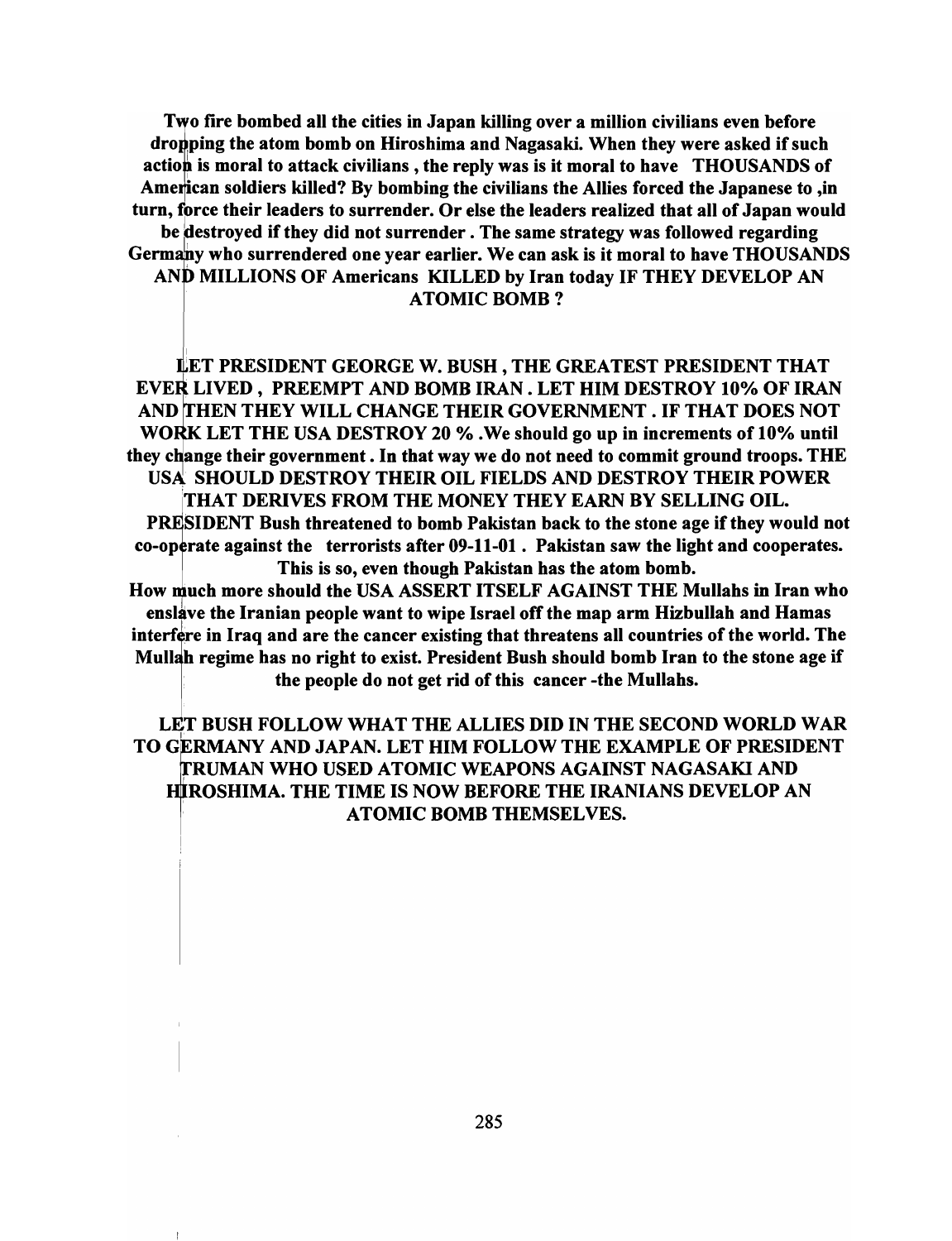N THE CASE OF ISRAEL TODAY THE EUROPEANS AND THE UN WHO ARE ANOTHER SHADOW OF THESE SAME ANI SEMITES ENACTED "HUMANE" LAWS OF WAR THAT ARE SELECTIVELY APPLIED TO ISRAEL - THAT ARE INTENDED TO GUARANTEE THAT ISRAEL DOES NOT DEFEND ITSELF AGAINST ANNIHILATION. THEY OPPOSE ISRAELI ACTION TO FORCE PALESTINIAN AND LEBANESE CIVILIANS TO STOP THEIR LEADERS FROM KILLING ISRAELIS. THE ARAB 'S FINAL GOAL IS TO DESTROY ISRAEL. THIS ROLE ON THE PART OF THE EUROPEANS AND THEIR ALLIES IS NOTHING ELSE BUT ANOTHER MANIFESTATION OF THEIR HATRED AND CONSISTENT MURDER OF JEWS FOR THE LAST 2000 YEARS. NO MATTER THAT THEY THEMSELVES ARE BEING MURDERED BY TERRORISTS THEIR HATRED OF THE JEW IS STILL BURNING VERY STRONG.

# UNDER SUCH CIRCUMSTANCES ISRAEL SHOULD TAKE ALL STEPS THAT IT CONSIDERS NECESSARY TO DEFEND ITSELF. THE LESSONS OF THE ALLIES IN HE SECOND WORLD WAR MUST BE FOLLOWED. THIS IS THE TORAH PËRSPECTIVE. I WILL LEAVE WHAT IS TO BE DONE TO THE ISRAELIS THEMSELVES.

There existed sixty million Jews 3000 years ago at the time of King Solomon according to the historian Josephus in the War of the Jews who lived at the time of the Jewish rebellion against Rome when the Second Temple was destroyed by the Romans and the Jews were exiled all over the world. What happened to the Jewish people that have today a population of under 20 million souls worldwide? The answer is that millions of Jews were forced to convert, millions were killed, millions fled and assimilated with their host countries. Who remains as a Jew today? The majority of the population that remains today among Ashkanazim Jews can trace their roots to a handful of several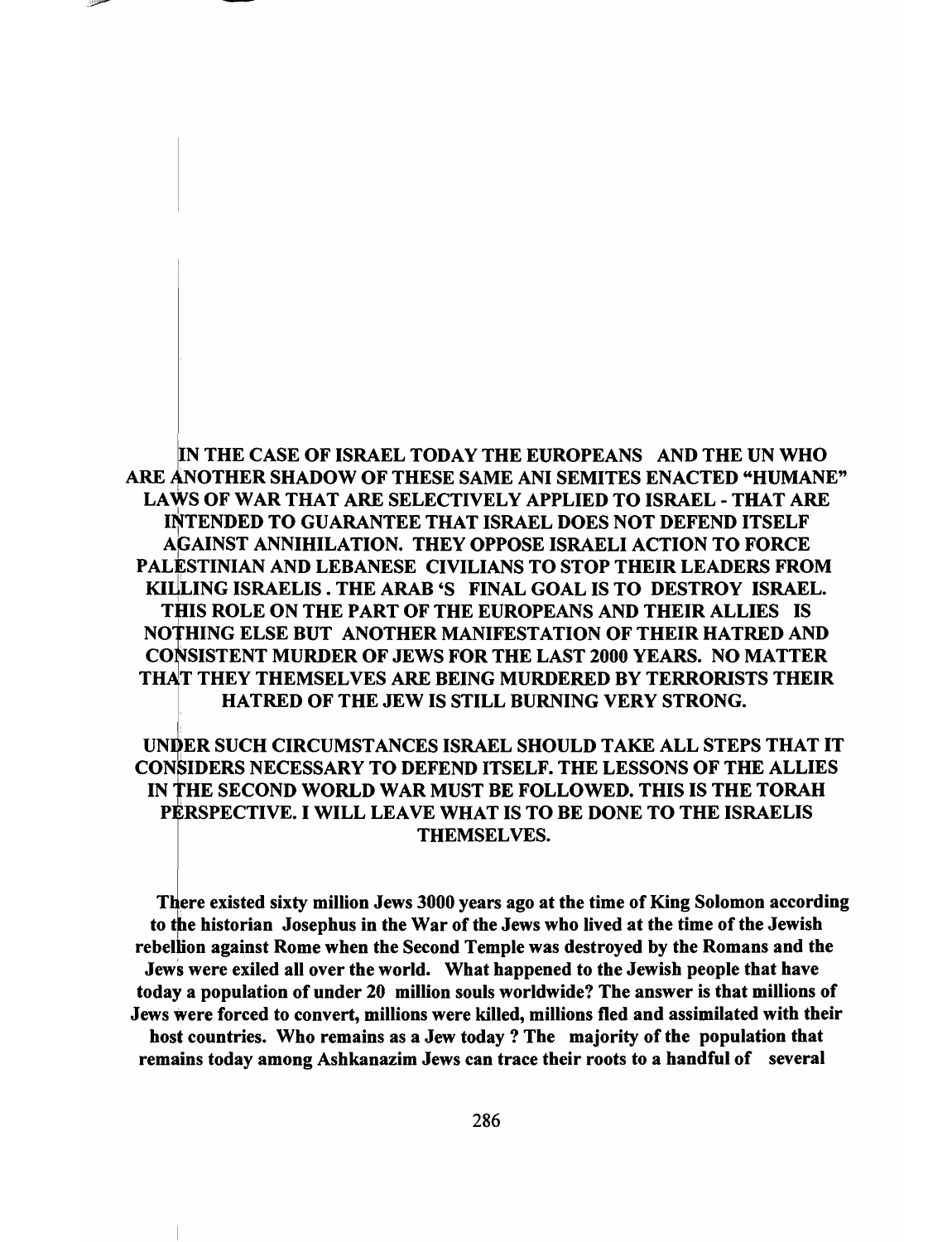families of the sharpest most learned most astute and wisest Rabbinic families. Thus these descendants have the genes and the environmental influence that gave them the necessary charac teristics of survival skills. Darwain's theory of survival of the fittest is appropriate here. Although his other writings are unproven and have become the religion and faith of atheists.

We are going to win the war of survival against the Arabs in Israel that includes Yehudah Shomron and Gaza only by using these traits that enabled us to survive for the last 4000 years. It is a simplistic solution to throw out all the Arabs from Yehudah Shomron and Gaza. This solution should be kept as an alternative and implemented when the time is ripe. There exists individuals with whom one can talk and reason. There exists other individuals with whom one can not. The Palestinians have elected the Hamas and explicitly want to destroy Israel and kill all the Jews. The unity government of Fatah and Hamas retain these same objectives that are explicitly stated by Hamas. The Arabs feel very secure and feel that they will not be thrown out completely no matter what they do. So why not try to kill all the Jews and destroy Israel. The Europeans will be first won over and later the USA. If THEY FAIL IN THIS BID THEY HAVE NOT LOST ANYTHING.

LE<br>OF<br>by l<br>IC<br>RA LET ISRAEL SHOW THEM THAT IF THEY CONTINUE WE WILL THROW ALL OF THEM OUT OF YEHUDAH SHOMRON AND GAZA. The Arabs are backed by Iran and Syria. IRAN IS DEVELOPING AN ATOMIC BOMB WITH THE EXPLICIT DECLARATION THAT THEY WANT TO WIPE ISRAEL OFF THE MAP. **LICI<br>IRA<br>BUI<br>INS** IRAN AND SYRIA HAVE GIVEN ALL THEIR ADVANCED WEAPONS TO HIZBULLAH THEIR PROXY WHO IN TURN USED THEM INDISCRIMINATELY AGAINST CIVILIANS. WOULD IRAN DEVELOP AN ATOMIC BOMB THEY WILL DEFINITELY GIVE IT TO HIZBULLAH

DER THE CIRCUMSTANCE -What they want to do to us let us do to them. Let us preempt our response before they have a chance to make a first strike and kill millions. Before Iran gets an atomic bomb let us destroy them. ISRAEL SHOULD TAKE ACTION ALONE IF THE USA WILL NOT DO IT TO SAVE MILLIONS OF AMERICANS FROM IRAN HIZBULLAH AND HAMAS AND OTHER TERRORISTS.

THE ONES WHO WILL SURVIVE MUST BE THE WISEST AND IF NEED BE THE MOST VICIOUS. WE HAVE THE GENES AND BRAINS AND MORAL HIGH GROUND FOR SURVIVAL. WE TRIED TO COMPROMISE WITH THE ARABS FOR 100 YEARS. THE MORE WE GIVE THE MORE THEY WANT OUR BLOOD. LET US GO AFTER THEIR BLOOD- BIG TIME. ENOUGH IS ENOUGH,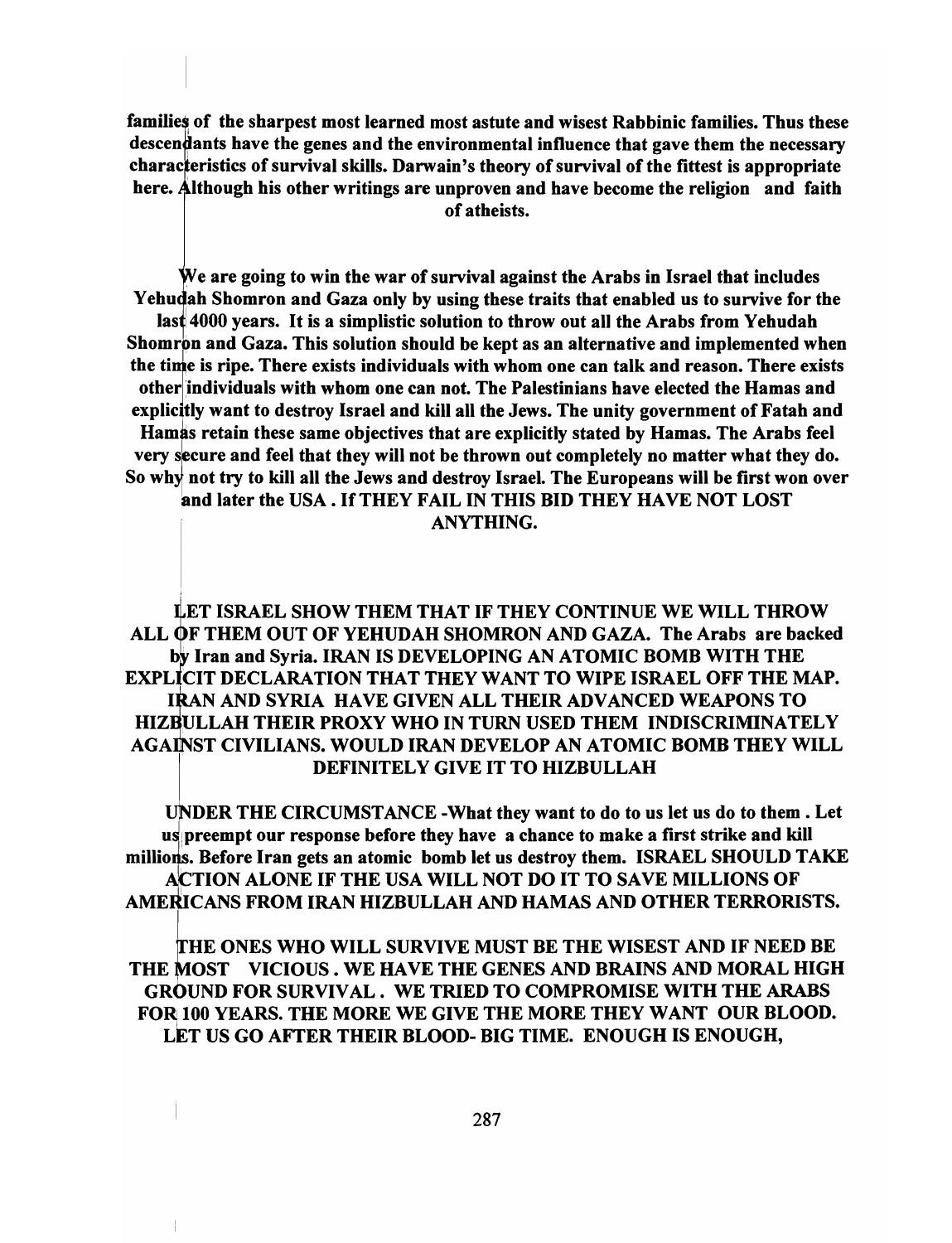<sup>T</sup>IS BETTER THAT ALL INDIVIDUALS WHO MAKE THIS DECISION TO SAVIE THE MILLIONS OF JEWS IN ISRAEL AND THE STATE OF ISRAEL AS A JEWISH STATE SHOULD BE CONDEMNED BY ALL THE EUROPEANS AND NOT BE ABLE TO TRAVEL TO ANY European country because they will be tried for crimes against humanity. SUCH IS THE CRIMINAL AND TWISTED LOGIC OF THE EUROPEANS.

IS BETTER THAT ALL JEWS be condemned by the Europeans responsible to destroy the terrorists even if thousands and even millions of civilian casualties occur as collateral damage or are targeted to force out the Hamas Hizbullah or the Mullahs in Iran and restore a government that will make peace with Israel. All this is preferable than that they eulogize thousands or millions of Jews.

G-D gives all humans free will . Some individuals and nations as a result of their own choosing hasten their own destruction. The Europeans shelter all the Arabs and terrorists and enable them by their lax security and liberal immigration laws to roam freely. The terrorist wll exploit such freedom to subject Europe to the full venom of jihad. They will then wage jihad or holy war until they vanquish the European infidels and they convert to Islam.. If the Europeans resist they will be massacred.

Qver 3000 Americans were killed in the attack against the twin towers in New York City on September 11, 2001 by the terrorist smashing planes into them.  $\cdot$  The French and English who always take the side of the Palestinians and Arabs nevertheless did not English who always take the side of the Palestinians and Arabs nevertheless did not escape the wrath and hatred of the terrorists. Already many French cities were burning discrimination that turned violent. In Great Britain in 2005 terrorist attacks in London<br>killed and wounded hundreds. for weeks in 2006 when the immigrant North Africans rose up in protests against French killed and wounded hundreds.

THE EUROPEANS SHOULD NOT HAVE TO MAKE MEMORIALS FOR MILLIONS OF Jews that could be killed by Iran G-D forbid AND MAKE MUSEUMS ABOUT THE JEWS AND ISRAEL LIKE THE MUSEUMS that house the remnant of species of the past. THE USA SHOULD destroy all the oil fields of Iran. Let us hit them where they get all their power in their pocket.

Unfortunately the price of gasoline will go up and could result in certain hardships for Europe. But Europe will survive. Perhaps Europe and other countries will suffer severe problems, but they will definitely survive. If the USA will not destroy the ability of Iran to develop an atomic bomb then Europe and all other countries will not survive. The Mullahs are irrational. They have a world view that welcomes death for all infidels and for themselves. Only then will their Messiah come. The communists were rational; not the Mullahs. THEREFOR NO ONE IN THE WORLD WILL BE SAFE UNTIL Iran changes its government.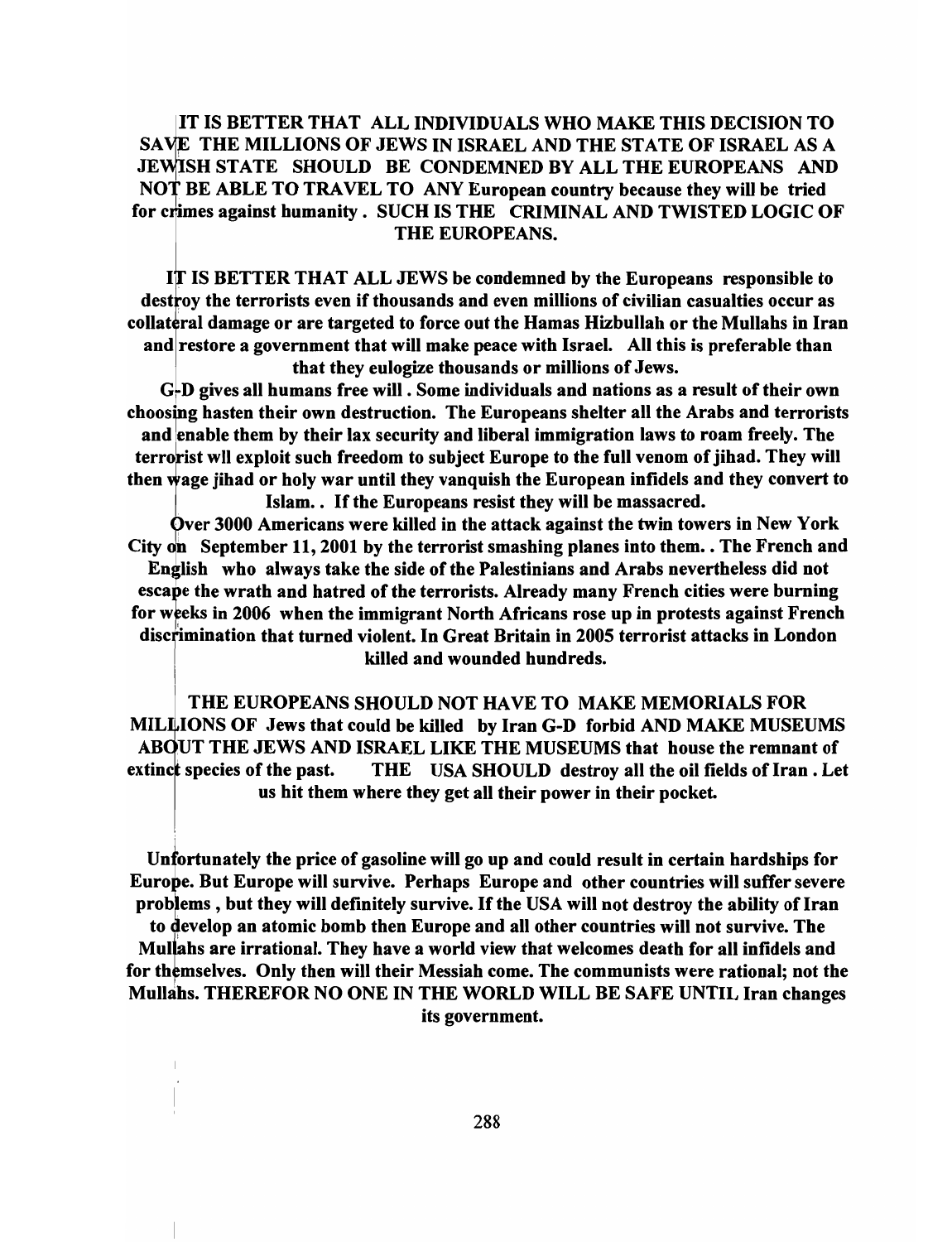• However the Europeans are themselves responsible for this dilemma. It is the Europeans, who have encouraged Iran to adopt their criminal posture by selling them scientific know how and modern weapons and ammunition and not freezing all their assets as the USA has done. IN THAT WAY THEY HAVE PUT IN HARMS WAY MIL IONS OF AMERICANS. IN THE TWENTIETH CENTURY MILLIONS OF Americans have died to rescue the allies from the Germans in World War I and II. NOT ONCE WAS THIS APPRECIATED. IT IS TIME THAT America look out for American concerns. As President Bush wisely stated America does not need the permission from the United Nations to preempt an attack against a terrorist country that threatens Americans . Let AMERICA BEGIN THE BOMBARDMENT AND DESTRUCTION OF Iran Let us bring to an end the cancer of the Midde East -THE MULLAH entity that has Iran in chains and threatens all the people of the middle East Arab Christian and Jews. No Arab country nor any Western country will be safe as long as the Iranian Mullahs are not put away in a cell or in the cemetery.

WHAT I AM STATING IS THE TORAH PERSPECTIVE . THE USA AND ISRAEL MUST DECIDE THEMSELVES WHAT IS EXPEDIENT FOR THEM. WHAT I STATED MAY NOT BE EXPEDIENT BUT SHOULD BE HELD IN RESERVE. THE PALESTINIANS AND OTHER ARABS SYRIA AND IRAN MUST KNOW THAT EVERYTHING I WRITE WILL COME ON THEIR HEADS IF THEY DO NOT STRAIGHTEN OUT.

THE BLOOD IS ON THE HEADS OF THE ISRAELI GOVERNMENT FOR Y ISRAELI SOLDIER AND CIVILIAN MURDERED BY THE HIZBULLAH : HAMAS ,WHO ARE EXECUTING THE ORDERS OF IRAN AND SYRIA, • COULD HAVE BEEN SAVED BY ISRAEL CARPET BOMBING ANY AREA WHERE HIZBULAH ARE HIDDEN AMONG CIVILIANS. WHEN ISRAEL SENT THESE SOLDIERS INTO COMBAT BEFORE CARPET BOMBING HIZBULLAH POSITIONS-REGARDLESS OF ANY COLLATERAL DEATHS OF CIVILIANS-ISRA L IS RESPONSIBLE FOR THEIR DEATHS. WHEN ISRAEL LEFT LEBANON BEFORE FLATTENING THE ENTIRE AREA AND MAKING IT UNINHABITABLE BY LAYING MINES THEY ENABLED THE HIZBULLAH TO RETURN DISGUISED AS CIVILIANS. BETTER YET, ISRAEL SHOULD NOT HAVE AGREED TO THE CEASE FIRE AND REMAINED IN SOUTHERN LEBANON. WHAT IS THE WORST THAT WOULD HAVE HAPPENED -THE UN AND THE EUROPEANS WOULD HAVE CONDEMNED ISRAEL? ISRAELI GENERALS AND

HEADS OF THE GOVERNMENT WOULD NOT BE ABLE TO TRAVEL TO EUROPE LEST THEY BE TRIED ON WAR CRIME CHARGES? THE USA WOULD HAVE CRITICIZED ISRAEL, BUT CERTAINLY NO COUNTRY IN THE WORLD WOULD HAVE SENT TROOPS TO PUNISH ISRAEL OR EXPEL ISRAEL FROM LEBANON. ESPECIALLY WHEN EVERYONE KNOWS

- -----'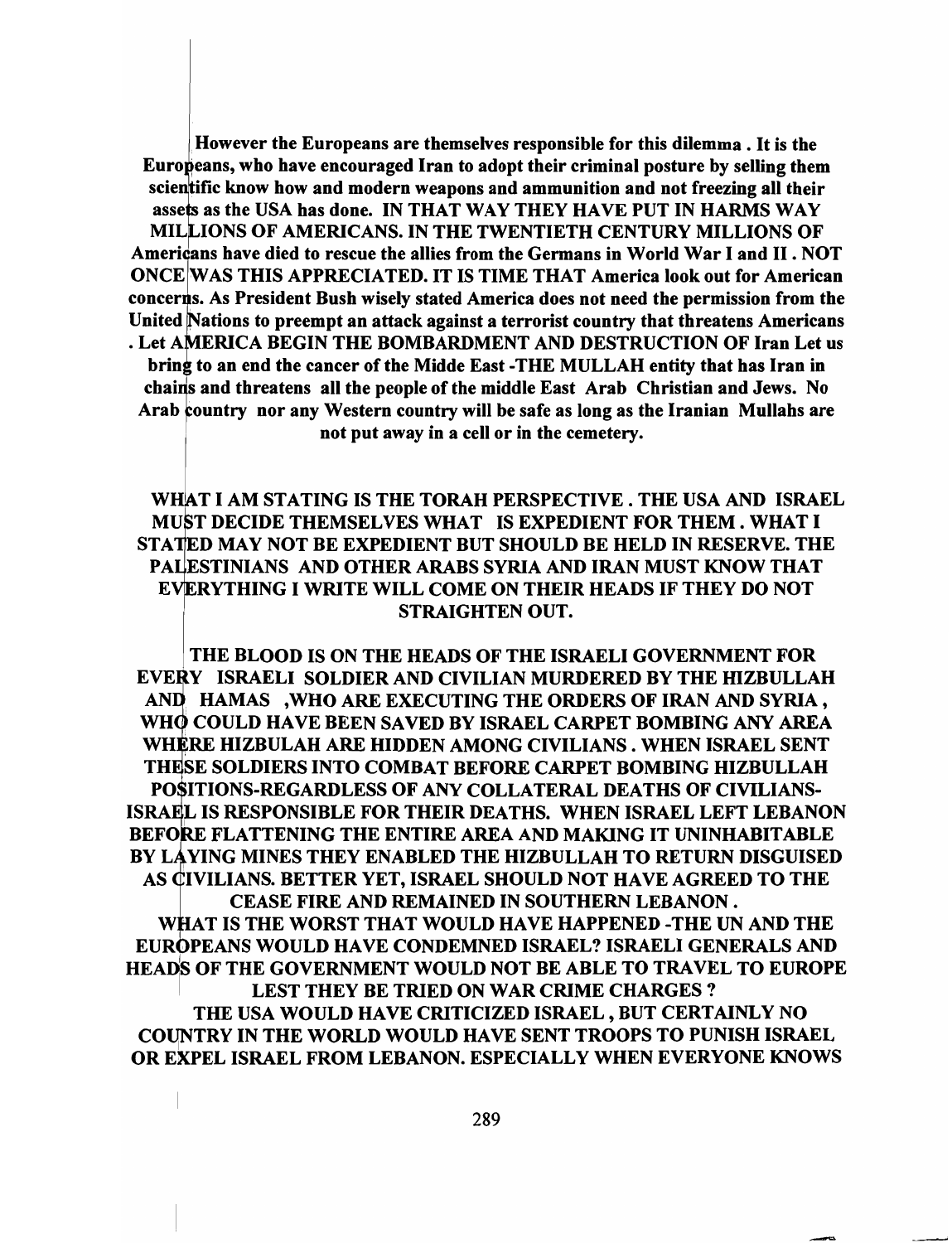# THAT HIZBULLAH IS A PROXIE FOR IRAN AND SYRIA. HAVING ISRAEL IN LEBANON RATHER THAN HIZBULLAH WOULD HAVE CUT IRAN'S BEACH HEAD IN LEBANON AND SCORED A VICTORY FOR THE WEST. POST FACTO EGYPT JORDAN SAUDI ARABIA AND ALL THE SUNNI ARABS WOULD HAVE BEEN VERY THANKFUL.

LET US IMPRESS OUR ENEMIES THAT IF THEY DARE THREATEN ISRAEL  $\,$ THEyjWILL BE DESTROYED •. LET US BE STRONG. STRENGTH IS THE ONLY LANGUAGE THAT OUR ENEMIES RESPECT. We have to take what ever action is necessary to survive. Let us therefore not be deterred from defending ourselves from Iran Syria and their proxies. Let us take all the action necessary to destroy Hizbullah and insure that its members who do not wear uniforms do not return mingling with the civilian population.

Israel must purchase and develop armaments against the anti tank missiles and katyusha rockets. They were responsible for most of the casualties suffered. Israel must prepare that in future rounds Syria and possibly Iran may be involved in the fighting.  $\cdot$ Israel should exhaust all diplomatic options before resorting to war.

~f course, I do not talk for Israel. Israel's leaders must make the decisions based on all political and military factors involved, I am merely indicating what is permitted

from a Torah perspective.

This is a book of Halacha, not Jewish and world history. However I wish to refer tbe interested reader to the following books as substantiation of the facts and apprehensions expressed in the previous pages regarding the Palestinians and the Arabs and what prospects can be expected for Israel based on the historical running record of all these countries. These books will also trace the Biblical Talmudic and historic roots for the claim that Erez Yisroel -Israel belongs only to the Jews given by the Creator of the world. Only when Jews will settle all the historical parts of Israel -Judea and Samaria as well as modern Israel will the Messiah arrive who is awaited by Jews and Christians -in their separate theology.

ibility of the Separate theology.<br>
Hachazaka; Four Parts of Tur and Shulchan Aruch, Levush and Aruch Hashulchon<br>
Hachazaka; Four Parts of Tur and Shulchan Aruch, Levush and Aruch Hashulchon The Bible; The Babylonian and Jerusalem Talmud; Tosefta; Rambam Yad and Aruch Hashulchon Heosid; Rishonim; Achronim; thousands of Responsa for the last 2000 years; See disc from Bar Ilan University; Hatekufah Hagedola Kol Hator-Mechon Toras Shlomo -anthology of the mystical writings of the Sages from the last 300 years regarding the birth of Israel and the redemption of mankind; The Story of Civilization by Will Durant -12 volumes; Divrei Yemai Olom -Dubnoi-[Hebrew); Toldot Yisroel-Zev Yavetz- [Hebrew) 14 volumes; Social and Religious History of the JewsbySalo W. Baron - who taught Jewish history at Columbia University-IS volumes;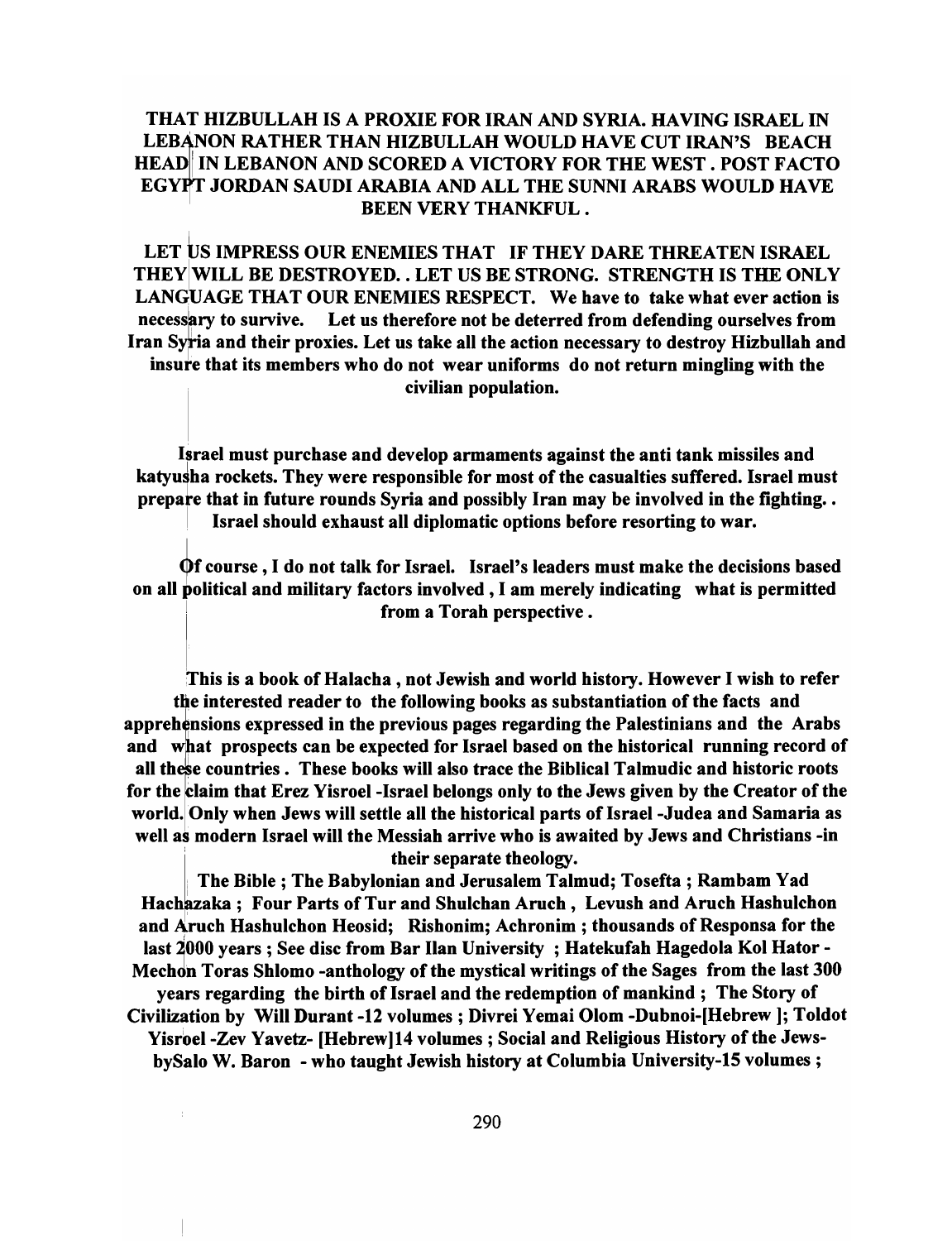Judaism by Rav Epstein; Whose Homeland Eretz Yisroel Roots of the Jewish Claim editor Avnet Tomaaschoff; Secure and Recognized Boundaries Israel's Right to live in peace within<br>Eban ; Hist<br>The Jews Gpeace within defensive frontiers prepared by Carta Jerusalem; The Holocaust by Abba Eban ; History of Jewish Literature Israel Zinberg -12 volumes ;the Indestructible Jew; The Jews G-d and history-by Max I. Dimont ; TheTribes of Israel The Lost and Dispersed -by Rabbi Eliyohu Avichail; Decline and Fall of the Roman Empire; The End of the Roman Empire ;The Triumph of Christianity in the Roman Empire by -Edward Gibbon; A History of Western Phlosophy-by Bernard Russell : History of the Jews - Grayzel : Gentile Reaction to Jewish Ideals -Raisin; the Jewish Contribution to Civilization; The Moranos by Cecil Roth; Prophets Without Honor by Frederick Grunfeld; The Jewish Connection by Hirsh Godberg; Six Days in June - Israel's Fight for Survival -1967 war

by Robert Donovan; When God Judged and Men Died by Arnold Sherman - Yom Kippur 1974 war; The Jewish Anguish by Edward Flannigan [2400 years of Jewish suffering at the hahds of none Jews] ; The Samson Option [Israel's atomic bomb option] ; Britain and the Jews of Europe 1939-1945 Bernard Wasserstein; They Must Go; Never Again; Ohr Harayon by Harav Meir

Kahane[ Hebrew] ; Hamachdil -Yom Kippur War -1974 [Hebrew ] ; The Jewish War; Jerusalem and Rome [ war against the Romans] by Josephus ; Massada by Yigal Yadin ; Jewish Law by Rabinowiz [traces English and American Law to Talmudic sources; Archeology of Palestine by Albright; Triumphant of Survival by Rav Wein; The Holocaust by Martin Gilbert; Hitler's Willing Executioners by Joseph Goldhagen ;The War against the Jews 1933-1945 Lucy S. Dawidowicz ;If I forget Thee O Jerusalem -1947 1948 war of independence by Robert Silverman; 90 Minutes at Etenbe by William Stevenson ; Seder Hadorot; Seder Hayuchson; Secret War Against the Jews -John Loftus Mark Aarons; Unholy Trinity John Loftus Mark Aarons; Eichman in Jerusalem by Hanhah Arend ; Eichman Interrogated -transcripts from the archives of Israeli police; Ausewitz and the Allies by Martin Gilbert; Ideology of Death by John Weiss; Thy Brother's Blood by Kranzler; A Promise to Keep by Belth; The Invisible Government by David Wise and Thomas A. Ross; Martyrs and Fighters by Philip Friedman; Genesis 1948 by Dan Kurtzman; The Holocaust Years Society on Trial by Roselle Charlock; Lest We Forget by Rav Shlomo Warman ;Battleground Facts and Fantasy in Palestine by Samuel Katz; Faith and Fratricide by Rosemary Ruether - and thousands of other books in libraries all over the world. Many of these subjects are taught at universities all over the world, in addition to the seminaries for Rabbinical students and Torah scholars. Many libraries and universities still repeat the lies of the anti Semitism of the last 2000 years. The Nazis had over 300,000 books of 2000 years of lies and anti Semitism • The libraries and universities are another battlefield for the truth.

See Rashi's commentary to the first verse in the Bible- Beraushi boro EI-kim es hashomayim Vehooretz . Why asks Rashi does the Bible start wth this sentence relating the creation of the world? Why not start with the story of the exodus from Egypt and the miraculous escape of the Jewish people and the giving of the Torah? The reason is to relate to all of humanity that G-d is the creator and owner of the entire universe and this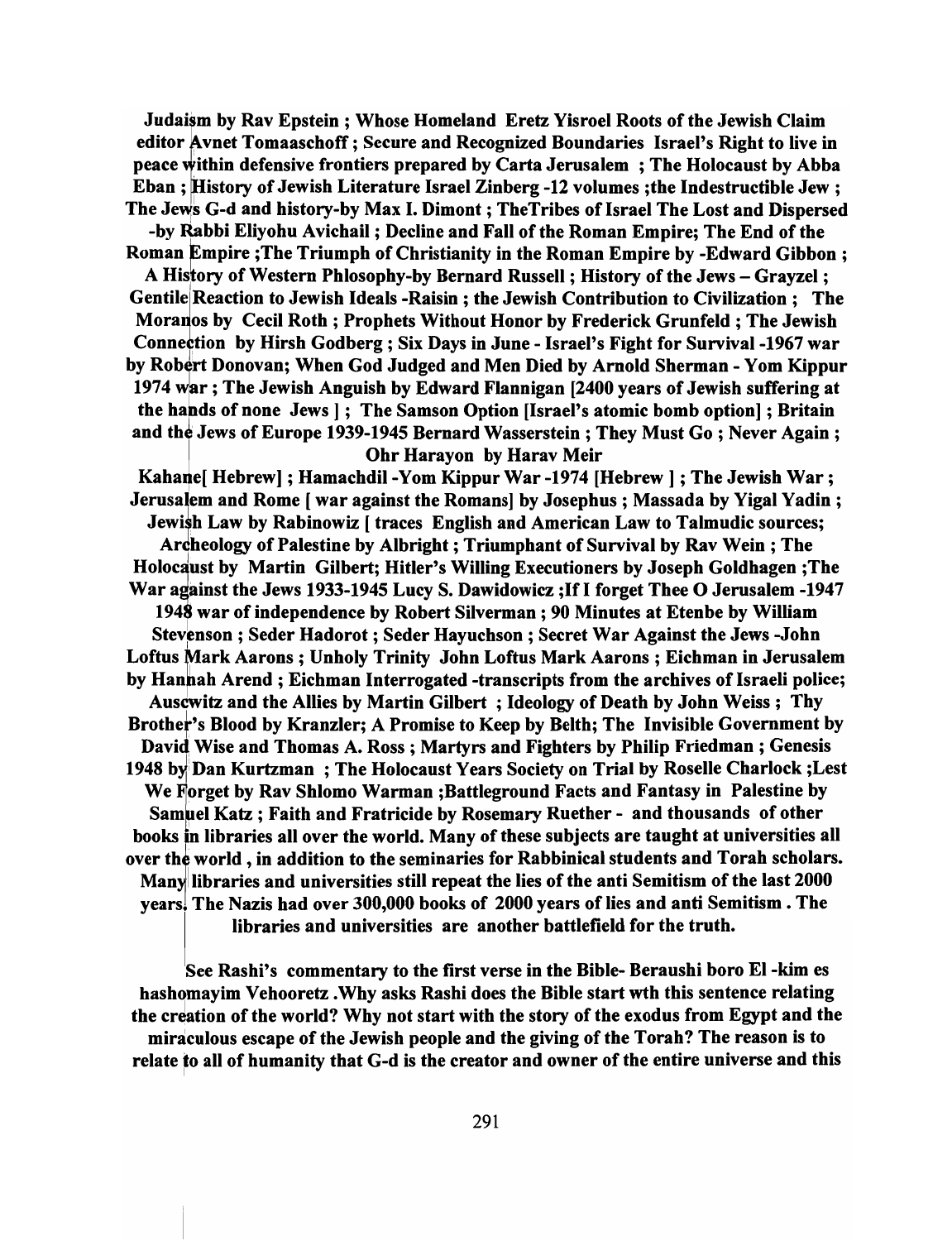planet the earth. He owns it. He selected the Jews to own a sovereign country in Israel. Those non Jews who will help the Jewish people realize G-d's will and build in Israel safe and secure borders for the Jews will be blessed by G-d and will achieve eternity happiness and longevity. They will hasten the coming of the Messiah who will banish all wars. All people who help the Jews build Israel will live for ever. The good people of all faiths-who respect the right of all humans- will arise from the dead and will live for ever. Peace and blessing will reign forever. See- Whose Homeland Eretz Yisroel Roots of the Jewish Claim and Secure and Recognized Boundaries and all the source books written I above for the Biblical and historical roots for all I have written. I have all these books and many more - in Hebrew Aramaic and English in my library .

The boundaries of Israel have changed at least 15 times in the last 3400 years. AT ALL TIMES JEWS HAVE CONSISTENTLY LIVED IN Eretz Yisroel Israel for the last 3400 years since they first arrived at the command of G-d with Joshua and conquered the land. Even during the thousands of years that Israel has been under foreign domination Jews never ceased living there. Jews never relinquished their claim to Eretz Yisroerl-the Land of Israel. At no time in the past thousands of years have Palestinians had a sovereign State even when the land was conquered by Arab rulers. Even in 1948 when Egypt conquered Gaza and Jordan conquered the West Bank, both Egypt and Jordan annexed these areas to their country. They never even discussed setting up an independent Palestine. Palestine has already been partitioned by Great Britain in 1922 when the eastern half of historic Israel was severed and formed Jordan -an Arab country in order not to prejudice the rights of the Arabs. Thus the Palestinians have already a State of their own. The Arabs today have 21 Arab countries with hundreds of millions square miles as opposed to a tiny sliver of land that comprises the Jewish State. The Arabs for the last 100 years refused to accept any Jewish state no matter how tiny. It is not the question of size. But that they are racists and will rewrite history. It is legitimate to lie and kill any one -including another Muslim -who does not accept their brand of Islam. In the nineteenth century there were never more than a few thousand Palestinians in Israel and Jordan . There always existed a majority of Jews in Jerusalem. There always existed thous ds of Jews who lived in Israel known as Eretz Yisroel the land of the Jews for the past 2000 years. When the State was formed there were over half a million Jews in Israel. Once the Arabs fled at the prompting of the other Arab States because they wanted to massacre all the Jews and did not want the Arabs in Israel to be in harms way the Jews in Israel became the overwhelming majority. Even without the influx of any other Jews the Jews would remain the majority. After the creation of Israel in 1948 the Arab States threw out the Jews who lived there for over 2500 years. Thus there exists an exchange of populations the millions of Jews who were living in the Arab countries came to Israel. The Arabs who abandoned Israel in 1948 came to the Arab countries. The Jews from Arab countries who came to Israel were followed by Jews who survived the Nazi holocaust and refused to live in Anti Semitic Europe. All the JEWS WERE INTEGRATED INTO Israel and became self sufficient. This is a stark contrast to the Arab refugees who were forced by their own Arab hosts m to become parasites and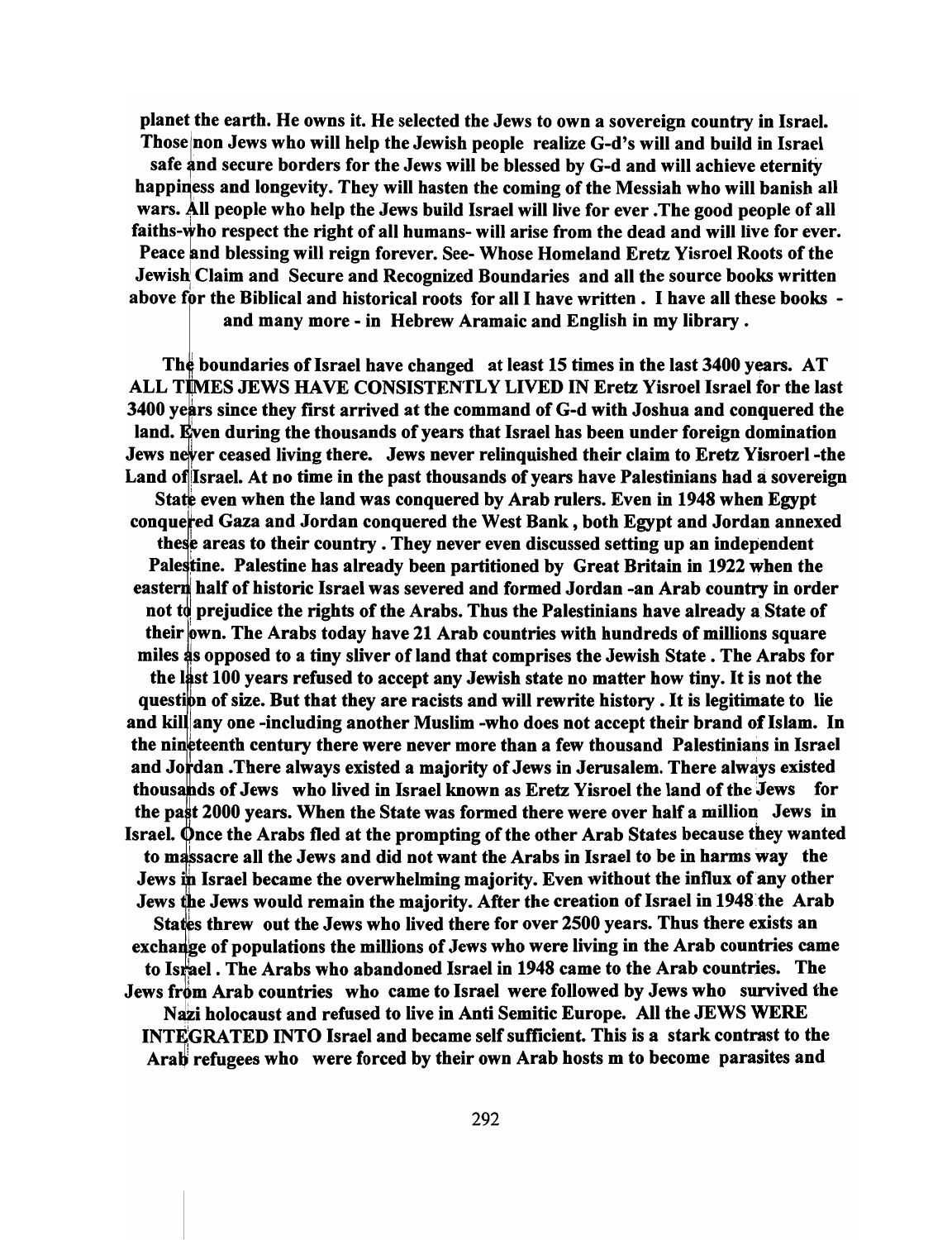beggars living off the dole given by the international community. They were never accepted by the Arabs themselves. THEY WERE EXPLOITED BY THE Arabs against Israe . Thus these descendants of the refugees demand to come back and replace the Jews and destroy the state of Israel. The Sefardic Jews who were thrown out of their country lby the Arab States had all their wealth stolen or confiscated by the Arabs, similar as the Nazis confiscated all Jewish wealth. Thus there exists an exchange of populations. Jews came to Israel and Palestinians came to the Arab Countries by their own free wil in 1948. They were not thrown out by Israel. Now their descendants number in the millions . Of course Israel will not let them come back because they would destroy Israel by their sheer number. The other Palestinians living today in Yehudah and Shomron should also move to the other Arab countries and in that way there will be an exchange of populations. Peace will be restored. At the end of World War II millions of Ethnic Germans living in Russia Poland and the Czech republic were sent to Germany. There was an exchange of populations between India and Pakistan. So too the Palestinians in Yehudah and Shomron should all go to Arab Countries.

Thus the lie crafted by the President of Iran that the Europeans created Israel and sent Jews there to replace the Arabs is nothing but a filthy fabrication to justify his announced goal and that of Iran to wipe Israel off the map. ONCE Iran, who is not Arab but Persian, gets the atomic bomb they would then make good on their threat. Iran would then spearhead a movement to wipe all the other Arab countries off the map . They would recreate the ancient Persian empire under the banner of Islam that they highjacked INTO THEIR RADICAL INTERPRETATION. THEY WOULD THEN MASSACRE ALL Christians wherever they are if they do not accept Islam.

There never existed more than a few thousand Arabs in Israel and what is now known as Jordan. Only when Jews started building Eretz Yisroel in the 20th century did the Arabs first settle in Israel because they saw greater opportunities than in other Arab countries. Thus the Palestinians have no roots or rights to demand any independent Palestine. Their demand is merely another ploy to destroy Israel as a Jewish country. The Arab's religious places are in Arab hands and administered by them and all their rights are safeguarded by Israel. Christian sacred places are administered by Christian and all their rights are safeguarded by Israel. This situation did not exist when Jordan controlled

the old City of Jerusalem. The UN never enforced Christian or Jewish rights to their sacred places or to any agreements that they brokered. But aside to all this Jerusalem is a Jewish City since the time of King David 3000 years ago and Eretz Yisroel is Jewish since 3400 years ago longer than any country that exists today. Eretz Yisroel and the Jews are

the only survivors historically of any ancient people and country in existence. That in itself is the greatest proof of Divine Providence and proof of the existence of G-d and what is written in the Bible that the Land of Israel is for the Jews and that the Jewish people will aJways remain is true. Even Christian theologians believe that the existence of the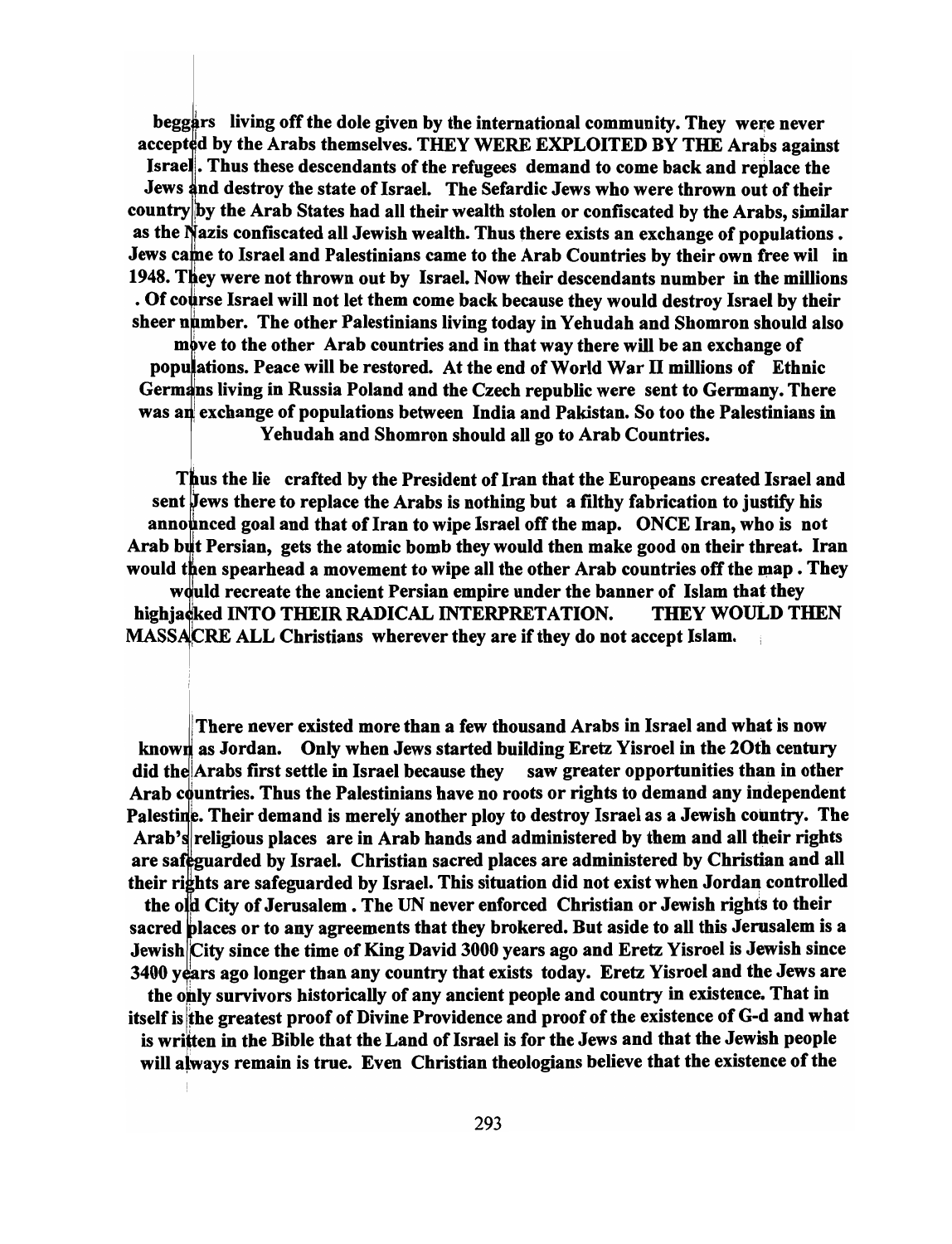Jews for the past 3400 years when all other ancient civilizations have disappeared from the world stage is evidence of Divine Providence and proof that G-d exists. For no one except G-d could decree that a people as hated and persecuted as the Jews for the past 3400 years would still remain in existence and defy all odds. This fact written in the Bible thousands of years ago is proof that the authors of the Bible-[1] Moses -the Five Books of

the Torah - the Pentateuch- and the  $[2]$  earlier and  $[3]$  latter prophets had Divine knowledge when these scriptures were written. Otherwise how could they have known? All the ancient and powerful empires and their people have vanished. Only the Jews and Israel lemain. All the wicked Pharaohs and later Hamans and Hitlers of the last 3500 years ago or the new Haman in Iran and other parts of the world who want to destroy Israel nd the Jews and then all other humans in the world today will soon depart from the stage of history. The Jews and those non Jews who respect the rights of all humans

will remain to eternity.

Chapter 17 The War Against the Jews

The Nazis and other anti-Semites who killed six million Jews; and the Allies who indirectly assisted in the murder of these six million Jews or else did nothing to save them- provide the cue for Arafat and the other Arabs today - how to use the Nazis' " final solution" for the Jewisl{problem. The anti Semitic world is again aiding and abetting the murder of Jews, but this time using morality to tie the hands of Israel. They thus prevent them from properly responding to the daily murder of Jews by the Palestinians and put the murders to an end.

Israel given to Jews by G-d is the heritage of all the people of Israel for the last 4000 years to all of eternity. The fact that the the Arabs disagree does not automatically create occupied territories in any part of 4000 year historical Israel - Gaza Yehudah and Shomron newly named -the West Bank that is claimed by the Palestinians. This land does not belong to any other nation than Jews. Therefore it is impudence on the part of any nation to declare that Jews at a following the integration to any part of Israel and not only not build new settlements there; but also freeze the expansion of existing settlements. Where would the new born children of settlers stay ? If a new Jewish family decides to move to Yehdah and Shomron or Gaza, don't they have the right? If any one in the USA wants to move to a different part of the USA does he need the permission of any one? If a member of any minority group is refused to buy a house in any part of the country, the seller and broker can be charged with discrimination. Arabs live all over Israel. There is no discrimination. But Jews should willingly agree to be subject to discrimination. They should be willingly agree to abdicate their Right to Israel. All those who urge Israel to freeze settlements know that if Jews are physically present in Yehudah and Shomron they will have strengthened their claim to the land. The demand to freeze all building and expansion of present settlements, is reminiscent of the edicts of anti Semites centuries ago that prohibited any Jew from marrying and having children, other than the oldest son or daughter. The intention was to force the other children to leave. Similarly the Arabs and their supporters propose to prohibit Jews from expanding settlements. Therefore they would not have any place where to live -would they have children. They ,therefore, would abandon first

Yehudah, Shomron and Gaza and then the rest of Israel. This is another version of the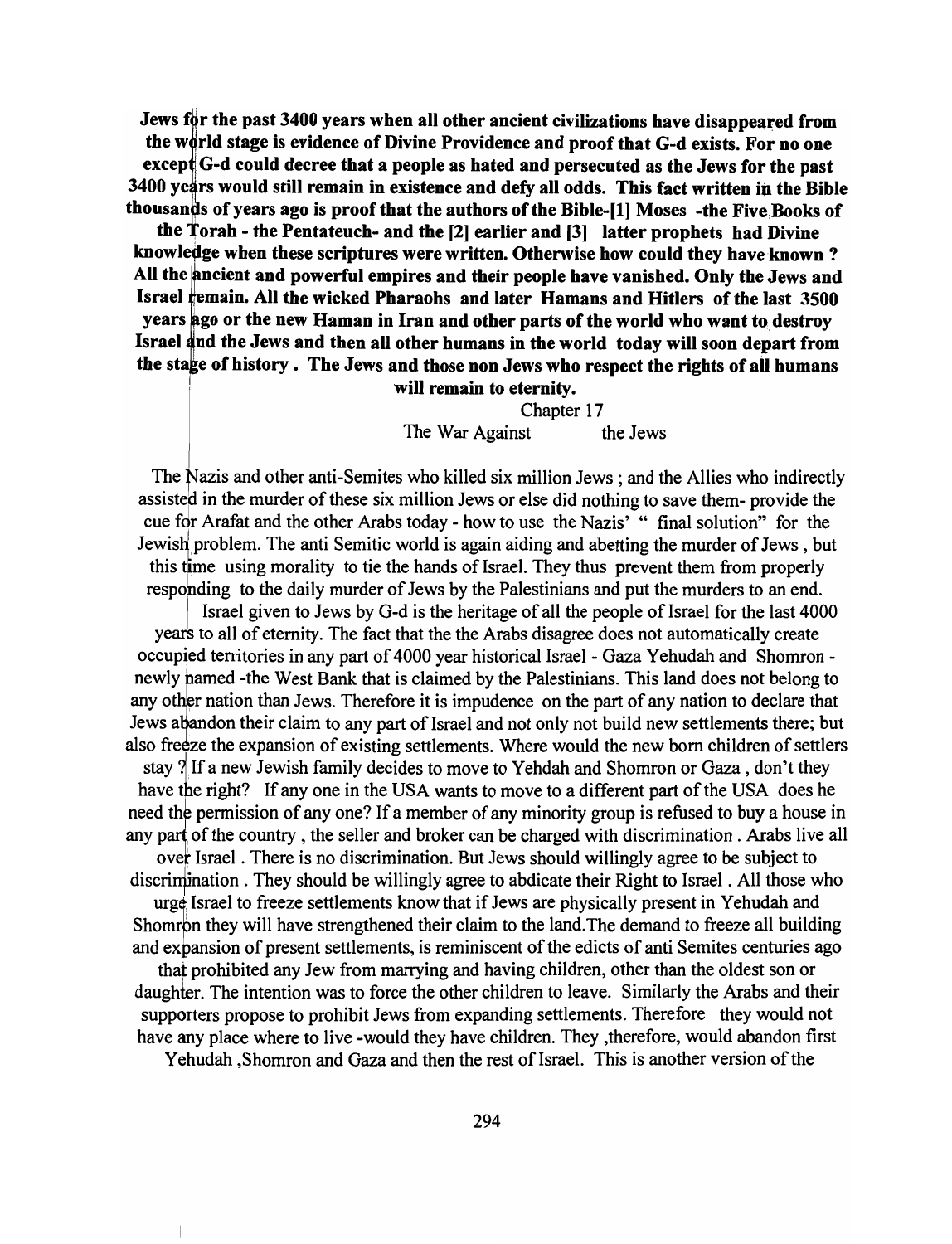maximum number of Jews that were permitted by the British White paper to immigrate to then Palestine in 1939.

The White Paper of the British, who were given a mandate over Palestine by the League of Nations following World War I followed three years of Arabs rioting and murdering Jews in then Palestine. The Arabs were rewarded for their bloodshed by having all their demands met- to thwart Jews ever becoming the majority in Palestine and establishing a State of their own. In 1948 ,the Arabs rejected the United Nations resolution to partition Palestine with two states, one Arab and one Jewish. When Israel was proclaimed as an independent Jewish State, all the Arab countries launched a war to annihilate the nascent Jewish State. After that total was reached in the British White Paper all immigration of Jews to then Palestine stopped.

Jews were able to immigrate to Israel after the establishment of the State of Israel.

It seems that the Arabs never tire of their historical goal to deny the Jews an independent land. The first step is to prevent the normal growth of Jews in their independent land. Even today that an independent Jewish State exists, it is the goal of the Arabs to destroy it. That is the thrust of all their propaganda. That is the reason for the annual day of mourning at the anniversary of the founding of Israel. That is the reason all the maps of the Palestinians show a Palestinian State on every inch of Eretz Yisroel.

The enemies of the Jews want to destroy the Jewish claim to any part of Israel , why not start with Yehudah and Shomron ? Certainly, if Jews have no right to historical Israel, they havelno right to newly built areas like Tel Aviv. Anti Semites historically limited the areas where Jews could live- to Jewish ghettos. Are Jews in their own country again be confined to Jewish ghettos? Are Jews going to permit those nations who-even today are actively involved in assisting in the murder of Jews- by selling ammunition to the Arabs and supporting them in the United Nations-or do nothing to prevent the murder of Jews assist in the stealing of the

Land of Israel? We have yet to hear from those who lecture us their outrage and condemnation of the Palestinians as they murder Jewish men, women and children by shooting them on the roads and planting bombs all over Israel. Are we going to be deterred from preventing the murder of innocent Jews because we are being lectured that we are using disproportionate firepower? Are we going to reward the Arabs for killing unarmed civilians and crushing the skulls of children? The Nazis were hanged for such antics following the Nuremburg trial. Israel has the right morally and in accordance with Hallacha- Jewish Law to throw but all the Arabs from Yehudah , Shomron and Gaza. If the other Arab countries attack, Israel has the right morally and in accordance with Hallacha- Jewish Law to use nuclear weapdns and once and for all settle this matter. The United States used the atom bomb against Japah to end world War II. The allies did not hesitate to fire bomb German civilians to end World War II. Israel has the right to do the same. After 2000 years of suffering, enough is enough. However the decision is up to the Israeli people . They must weigh all the consequences. They are forbidden to make a hasty decision, when so much is at stake. They must first explore and attempt all the other options and alternatives. However the other alternatives must not put Jewish lives in danger and the security of the State of Israel must not be compromised.

Are we going to agree to have the open anti Semites or the hidden anti Semites impose

 $\mathbf{I}$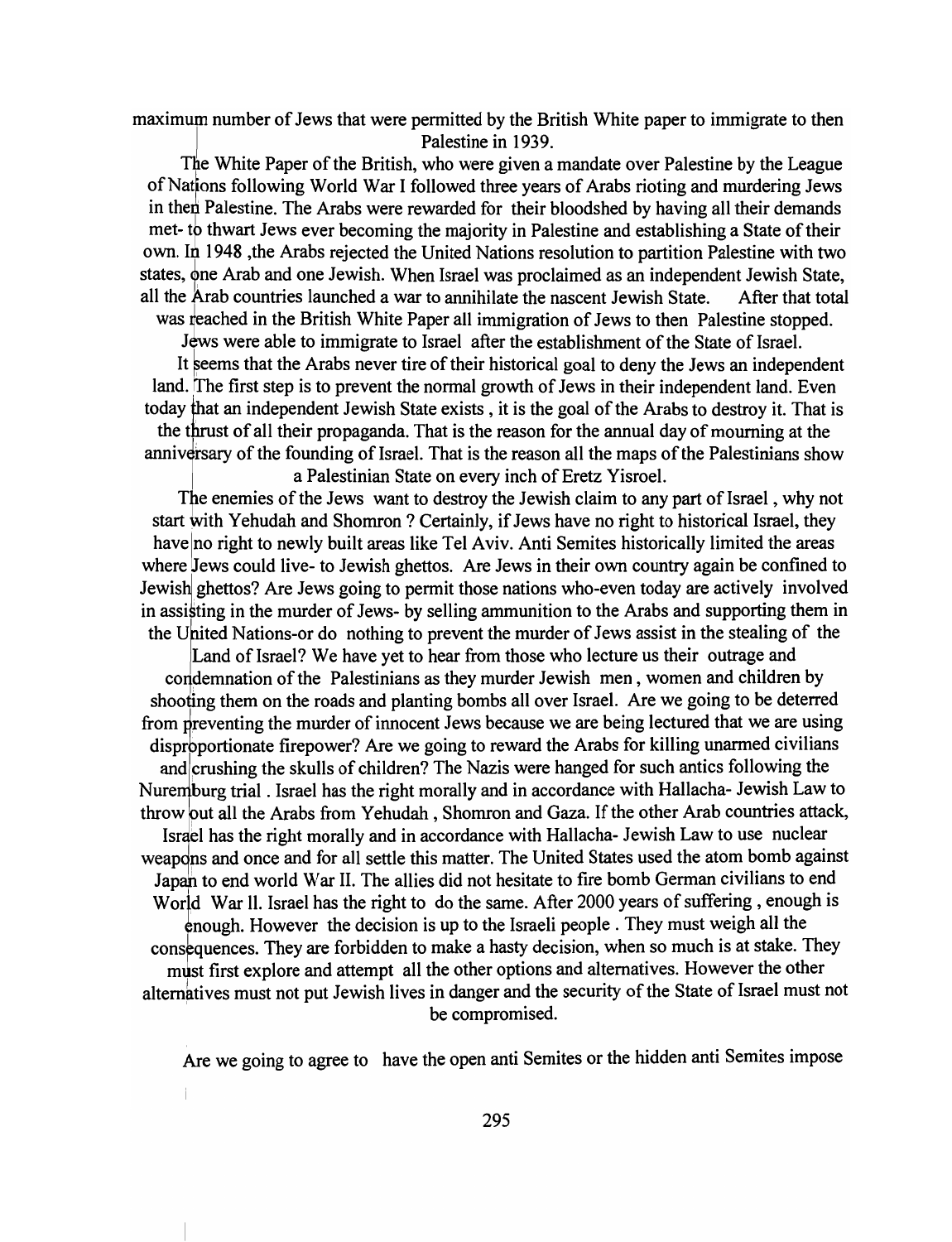their will upon us to steal our independence? It is not only those individuals who pull the trig er or lay the bombs that are responsible. It is those individuals who master mind the murder of Jews who share equal responsibility. It is those individuals who devise and deliver the hate that motivates the killing of Jews who share the responsibility. It is these individuals and governments who do nothing to prevent the dissemination of hatred and killing of Jews who equally have on their hands Jewish blood. It is the task of Jews and Israel to win the propaganda war. It is our duty to convince the democratic world of the justice of our case. This propaganda war is equally important as is the actual war against the murderers and inciters of hate. Until there is a fundamental change in the Arab mind set and acceptance of Jews to have a land of their own in Israel, it is suicide to contemplate to surrender one centimeter of Eretz Yisroel -the Land of Israel. It is suicide to fall into the trap of "morality" to give up any strategic advantage we hold for "peace". Arafat, the Palestinians, and the rest of the Arab world showed their true colors when Barak was prepared to give them the greatest part of historical Israel-now called the West Bank, they launched the infatada -to kill Jews. They would win by the gun what they could not get at the bargaining table- the return of millions of Palestinian decedents to the heart of Israel. In that way they would destroy Israel. The issue is not what size of territory the Arabs will end up with. The issue is that the Arabs

do not want Jews to exist in an independent Jewish State. period. Therefore Jews must act accordingly.

All the anti Semites learned from 3500 years of hatred of the Jews by individuals who used anti Semitism as a weapon to hide their shortcomings and failures with their own people. They diverted their peoples' frustration by blaming the Jews for all their problems. The first to give expression to their murderous design to wipe out every Jewish man, woman and child -sparing no one were the Biblical Amolakites. The Bible teaches mankind how to deal with such terrorism. One word- reciprocity. That lesson cured terrorism 3500 years ago and cures terrorism today. It was used by the Allies in W6rld War II in firebombing German cities. It was also used to end the war with Japan by dropping the atomic bomb. It should be used by Jews with prudence and foresight taking into consideration all consequences.

Amolek is not limited to only one racial group. The Bible does not discriminate. The cure can be applied to any group or nation that intends

to annihilate Jewish men, woman and children.<br>Amolek -the ancient enemy of the Jews, according to Rambam, is no<br>ept. It is rather a very pragmatic concept. Any nation or group of people<br>harm Jaws physically are spiritually Amolek -the ancient enemy of the Jews, according to Rambam, is not a racial concept. It is rather a very pragmatic concept. Any nation or group of people who want to harm Jews physically or spiritually are Amolekites. They should be dealt with

I harm Jews physically or spiritually are Amolekites. They should be dealt v<br>accordingly. [Rambam Melochim 6:4 - Kesef Mishne and Raadvaz Ibid.]<br>Furthermore, Rambam Laws of Sabbath 2:3 states that one who refuse<br>late the S Furthermore, Rambam Laws of Sabbath 2:3 states that one who refuses to violate the Sabbath to save a human life, relying on miracles alone , is a heretic. The reasbn is that G-d mandates in the Torah that we use practical means -not miracles to save human life. G-d mandates that the saving of human life supersedes all the Torah and all other

laws. Thus anyone who wants to rely on miracles, rather than use practical means,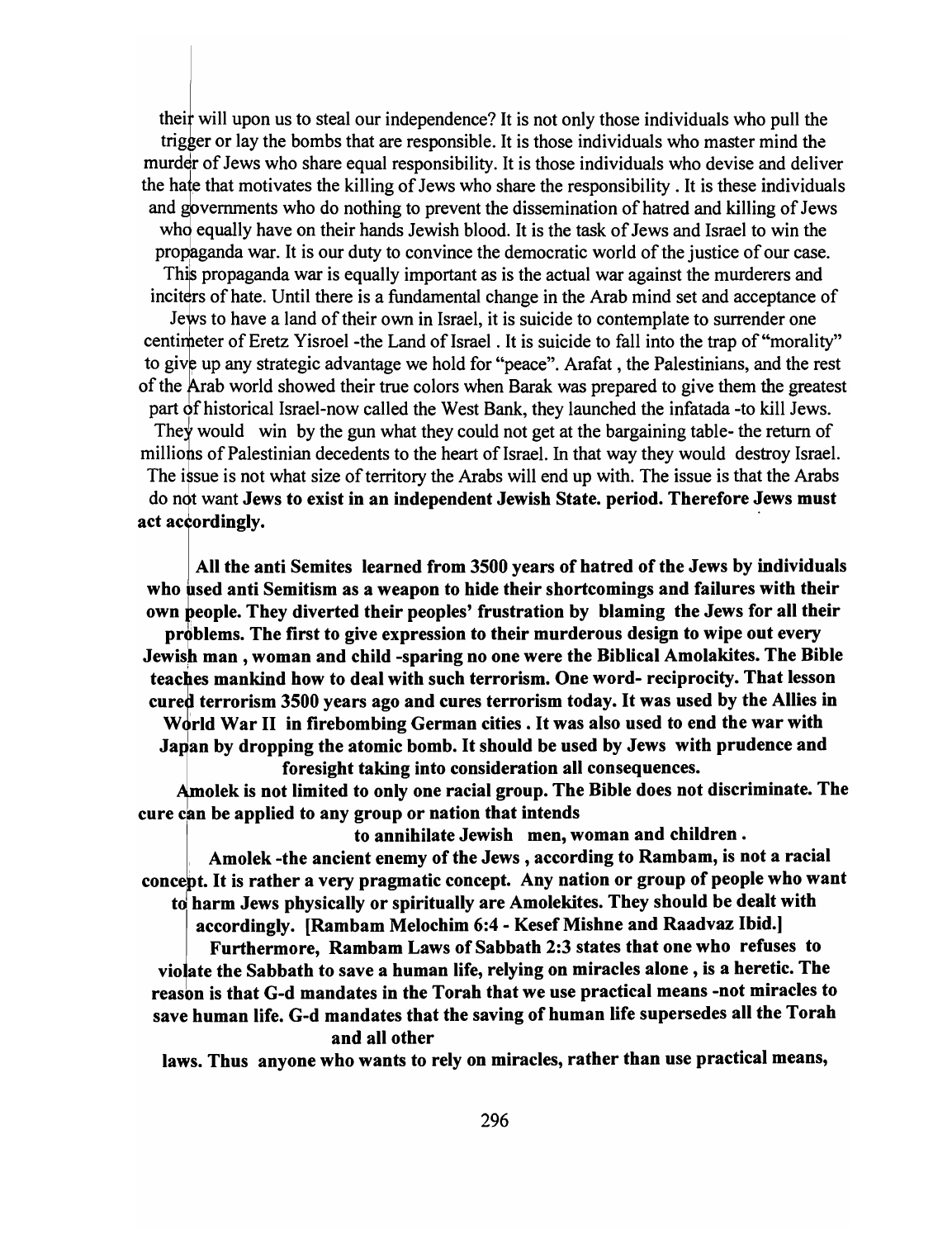#### ipso facto denies

what is written in the Torah. They thus are heretics. The same applies to the need of Jews for a homeland of their own. Would Israel have existed as an independent Jewish homeland during the second World War there would have been no holocaust. CERTAINLY HUNDREDS

## OF THOUSANDS OR MILLIONS WOULD HAVE BEEN SAVED.

It is a miracle that after 2000 years Jews were given by G-d the gift of an independent country. That represents the beginning of the Messianic era. But the only way Israel will survive is by natural means. We must defend the land by military means and diplomacy, not only by prayer. G-d helps those who help themselves. Likewise, those critics of mine who do nothing to help Agunot, if they actually do not ollaborate with the husband to deny the Agunah a Get, are also partners to Amolek.[Aruch Hashulchon Choshen Mishpot 348:15:306:9.16: Rambam Rotzeach Ushmiras Nefesh 1:14; Vayikro 19:14 Torah Temimo Ibid; Bavali Avodo Zoro 18a.] We will discuss both groups of Amolekites.

## OUR MISSION

Let all Jews -MEN AND WOMEN- learn Torah daily. Let all Jews observe the laws between men and men and men and G-D. We will explore many of these laws especially thosellaws that require dispensations in order to enable Jews to go on with a normal life like an agunah whose husband refuses to give her a Get. Unless we annul her marriage

she remains a prisoner banned from ever having sex again for the rest of her life. BY ANNULLING HER MARRIAGE WE WILL GIVE HER SEXUAL

FREEDOM FROM A DEAD MARRIAGE. When observing the laws can mean being stymied and not being able to lead a normal life, we will propose dispensations that may not necessarily be accepted by other Orthodox Rabbis.

Let all Jews get married and remain married. Let us have large families. Let us if need be suffer and work out our problems and not get divorced. Let us do this for our sake the sake of our children and the sake of the Jewish people.

Let us reach out to all Jews. Let us reach out to those Jews who do not have a conversion in accordance with Hallacha -Jewish Law. Let us welcome them into our arms with the same love and warmth we reserve for all Jews. Let us teach them about Judaism and they will on their own embrace and come closer to the observance of the Mitzvos and convert according to Hallacha-Jewish Law.

Let us resemble the warmth of the sun in a cool spring day - in our relationship to all humans. Let us not talk evil or slander or libel or hurt or injure or abuse or breach our responsibilities to all humans or lose our temper at anyone. Let us not be addicted to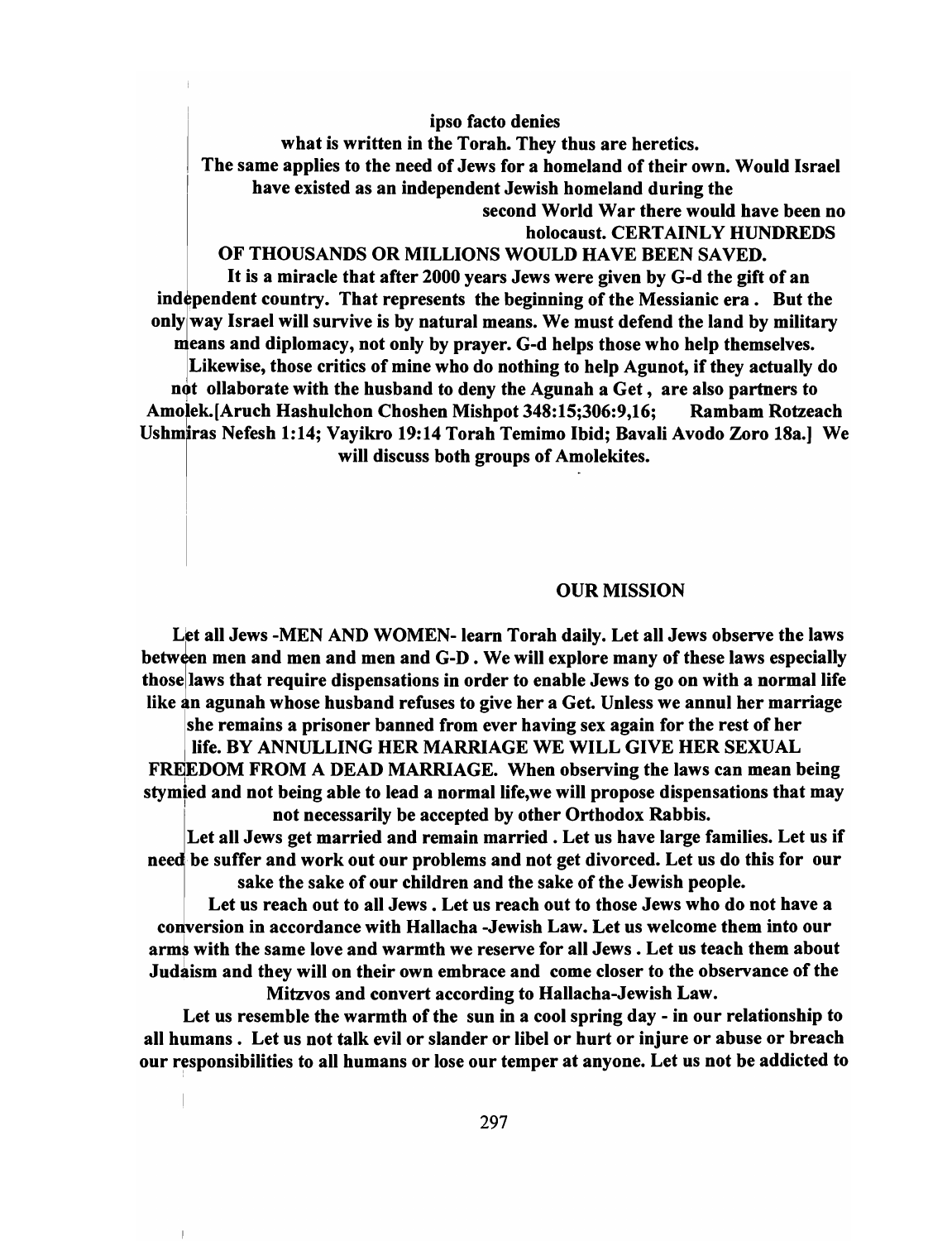alcohol, drugs, smoking or gambling. Let us not cheat steal and certainly not kill any human. Let our word be our bond. Let us greet every human with a smile and make him and her feel important that the world was created by G-D for them.

 $\dot{\bf L}$ iving in 2007 and having the benefits of Monday morning hindsight we can examine today's problems and dangers that threaten the lives of Jews and non Jews in Israel and the rest of the world. The threat to the very existence of the Jews and the state of Israel can be examined and solutions weighed on the scale of Jewish and world history. We can also use the guidance of the 4000 year old religion of the Jews as summarized in the Talmud and that literature summarized in the for parts of the Shulchan Aruch with all the thousands of commentaries and responsa for the past 1500 years.

Jewish existence is a manifestation of Divine Providence. Jewish existence has baffled friend and foe- no less Hitler in my Kampf. The most fiendish men in history were baffled by the phenomena of Jewish existence for the last 4000 years See the large space devoted by Hitler in my Kampf. . The negation of Jewish existence is at once an attempt by mortal men to deny the Divine Providence of the will of G-d and his design for mankind, as well as, an attempt to fight G-d's laws by killing the messenger -the Jews and noble non Jews of all religions sexes color of skin and countries of origin  $\ldots$  This is the symbolic message of the story in the Bible in Genesis of the tower of Babel. Men in that era conspired to declare war on G-d.

G-d is all powerful and is not visible. How can man wage war with G-d? The answer is to destroy G-d's messengers-the Jews and the noble non Jews. . I will use the Christian concept of the crucifixion since that is the most appropriate word to dramatize the treatment of Jews . Jews and noble non Jews for